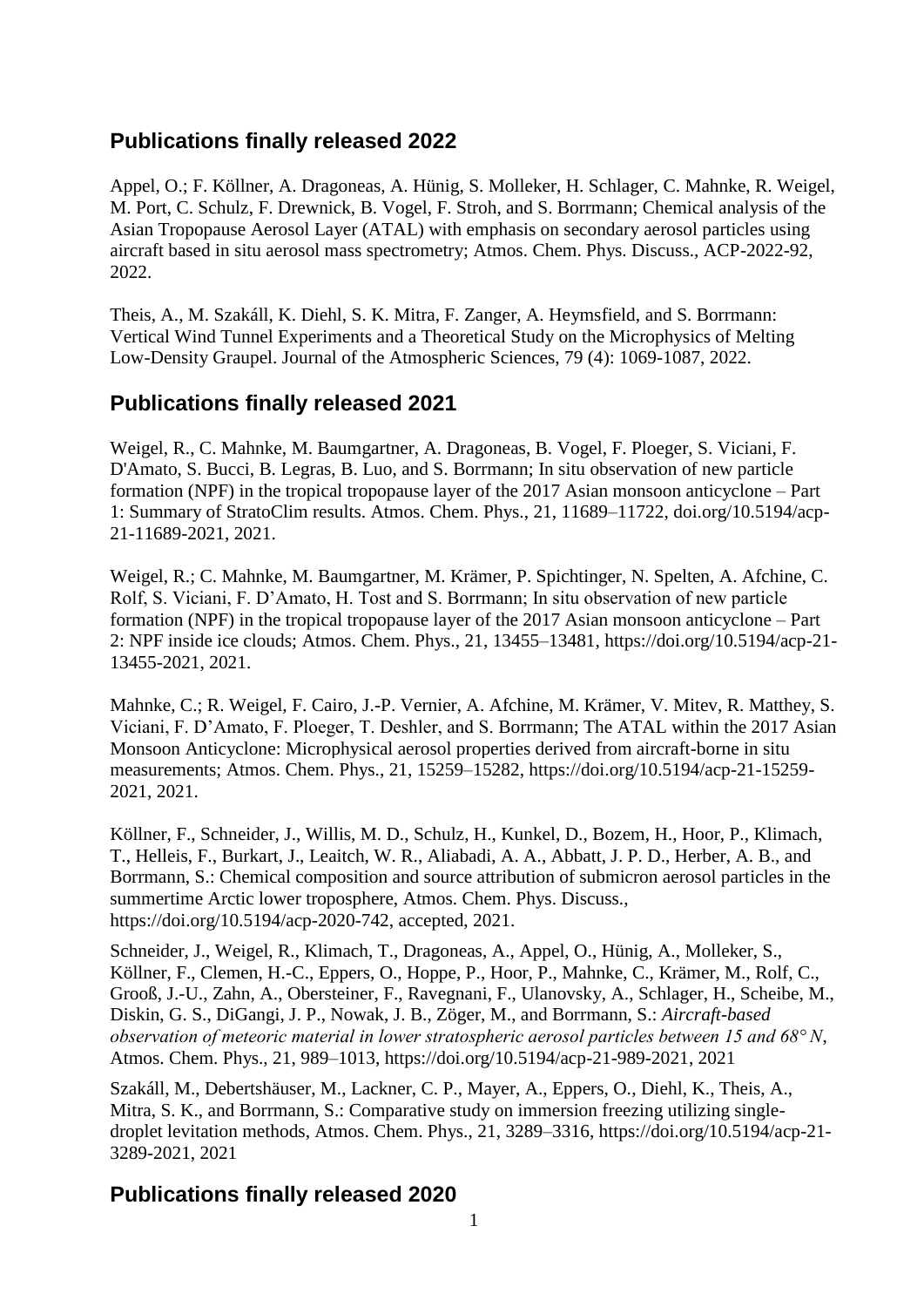Clemen, H.-C., Schneider, J., Klimach, T., Helleis, F., Köllner, F., Hünig, A., Rubach, F., Mertes, S., Wex, H., Stratmann, F., Welti, A., Kohl, R., Frank, F., and Borrmann, S.: *Optimizing the detection, ablation, and ion extraction efficiency of a single-particle laser ablation mass spectrometer for application in environments with low aerosol particle concentrations*, Atmos. Meas. Tech., 13, 5923–5953, https://doi.org/10.5194/amt-13-5923-2020, 2020.

Molleker, S., Helleis, F., Klimach, T., Appel, O., Clemen, H.-C., Dragoneas, A., Gurk, C., Hünig, A., Köllner, F., Rubach, F., Schulz, C., Schneider, J., and Borrmann, S.: *Application of an O-ring pinch device as a constant-pressure inlet (CPI) for airborne sampling*, Atmos. Meas. Tech., 13, 3651–3660, https://doi.org/10.5194/amt-13-3651-2020, 2020.

Mei, F., Wang, J., Comstock, J. M., Weigel, R., Krämer, M., Mahnke, C., Shilling, J. E., Schneider, J., Schulz, C., Long, C. N., Wendisch, M., Machado, L. A. T., Schmid, B., Krisna, T., Pekour, M., Hubbe, J., Giez, A., Weinzierl, B., Zoeger, M., Pohlker, M. L., Schlager, H., Cecchini, M. A., Andreae, M. O., Martin, S. T., de Sa, S. S., Fan, J. W., Tomlinson, J., Springston, S., Poschl, U., Artaxo, P., Pohlker, C., Klimach, T., Minikin, A., Afchine, A., and Borrmann, S.: *Comparison of aircraft measurements during GoAmazon2014/5 and ACRIDICON-CHUVA*, Atmos Meas Tech, 13, 661-684, 10.5194/amt-13-661-2020, 2020.

Polonik, P., Knote, C., Zinner, T., Ewald, F., Kolling, T., Mayer, B., Andreae, M. O., Jurkat-Witschas, T., Klimach, T., Mahnke, C., Molleker, S., Pohlker, C., Pohlker, M. L., Poschl, U., Rosenfeld, D., Voigt, C., Weigel, R., and Wendisch, M.: *The challenge of simulating the sensitivity of the Amazonian cloud microstructure to cloud condensation nuclei number concentrations*, Atmos Chem Phys, 20, 1591-1605, 10.5194/acp-20-1591-2020, 2020.

Baumgartner, M., Weigel, R., Harvey, A. H., Plöger, F., Achatz, U., and Spichtinger, P.: *Reappraising the appropriate calculation of a common meteorological quantity: potential temperature*, Atmos. Chem. Phys., 20, 15585–15616, https://doi.org/10.5194/acp-20-15585- 2020, 2020.

Theis, A., S. Borrmann, S. K. Mitra, A. Heymsfield, and M. Szakáll, "A wind tunnel investigation into the aerodynamics of lobed hailstones" *Atmosphere*, 11, 494, doi:10.3390/atmos11050494 (2020)

# **Publications finally released 2019**

*Hiranuma, N., Adachi, K., Bell, D. M., Belosi, F., Beydoun, H., Bhaduri, B., Bingemer, H., Budke, C., Clemen, H.-C., Conen, F., Cory, K. M., Curtius, J., DeMott, P. J., Eppers, O., Grawe, S., Hartmann, S., Hoffmann, N., Höhler, K., Jantsch, E., Kiselev, A., Koop, T., Kulkarni, G., Mayer, A., Murakami, M., Murray, B. J., Nicosia, A., Petters, M. D., Piazza, M., Polen, M., Reicher, N., Rudich, Y., Saito, A., Santachiara, G., Schiebel, T., Schill, G. P., Schneider, J., Segev, L., Stopelli, E., Sullivan, R. C., Suski, K., Szakáll, M., Tajiri, T., Taylor, H., Tobo, Y., Ullrich, R., Weber, D., Wex, H., Whale, T. F., Whiteside, C. L., Yamashita, K., Zelenyuk, A., and Möhler, O.:* A comprehensive characterization of ice nucleation by three different types of cellulose particles immersed in water, Atmos. Chem. Phys., 19, 4823-4849, [https://doi.org/10.5194/acp-19-4823-](https://doi.org/10.5194/acp-19-4823-2019) [2019,](https://doi.org/10.5194/acp-19-4823-2019) 2019.

*Höpfner, Michael , Jörn Ungermann , Stephan Borrmann, Robert Wagner, Reinhold Spang , Martin Riese , Gabriele Stiller , Oliver Appel, Anneke M. Batenburg , Silvia Bucci , Francesco Cairo, Antonis Dragoneas, Felix Friedl-Vallon , Andreas Hünig, Sören Johansson , Lukas Krasauskas, Bernard Legras , Thomas Leisner , Christoph Mahnke, Ottmar Möhler, Sergej Molleker, Rolf Müller, Tom Neubert, Johannes Orphal, Peter Preusse, Markus Rex, Harald Saathoff, Fred Stroh, Ralf Weigel, Ingo Wohltmann:* Ammonium nitrate particles formed in upper troposphere from ground ammonia sources during Asian monsoons, Nature Geoscience VOL **12**, 608–612, [https://doi.org/10.1038/s41561-](https://doi.org/10.1038/s41561-019-0385-8)019-0385-8, 2019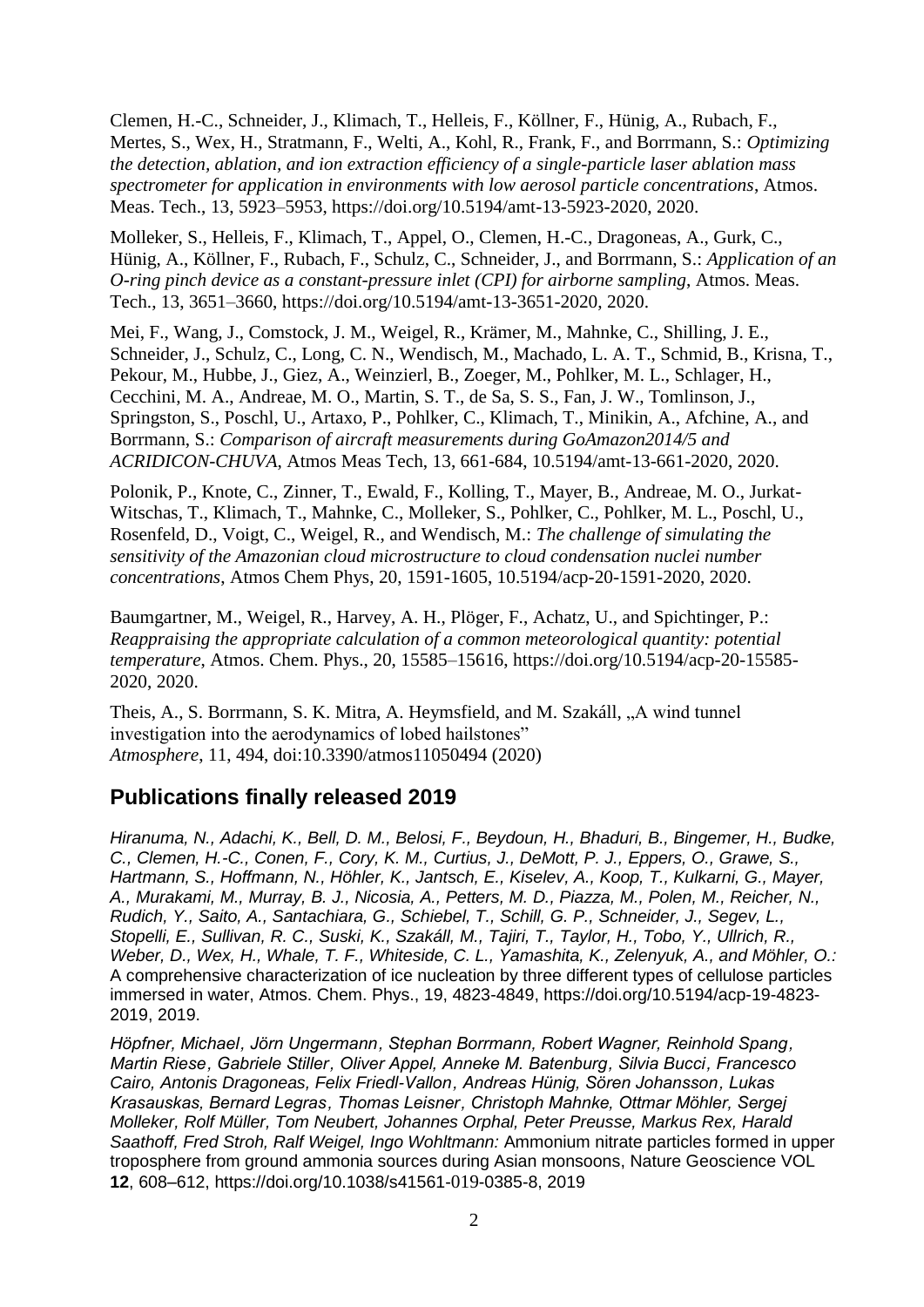Jost, A., M. Szakáll, K. Diehl, S. K. Mitra, A. Hundertmark, B. S. Klug, S. Borrmann, "The effect of turbulence on the accretional growth of graupel" *J. Atmos. Sci.*, **76**, 3047-3061 (2019)

## **Publications finally released 2018**

*Andreae, M. O., Afchine, A., Albrecht, R., Holanda, B. A., Artaxo, P., Barbosa, H. M. J., Borrmann, S., Cecchini, M. A., Costa, A., Dollner, M., Fütterer, D., Järvinen, E., Jurkat, T., Klimach, T., Konemann, T., Knote, C., Krämer, M., Krisna, T., Machado, L. A. T., Mertes, S., Minikin, A., Pöhlker, C., Pöhlker, M. L., Pöschl, U., Rosenfeld, D., Sauer, D., Schlager, H., Schnaiter, M., Schneider, J., Schulz, C., Spanu, A., Sperling, V. B., Voigt, C., Walser, A., Wang, J., Weinzierl, B., Wendisch, M., and Ziereis, H.: Aerosol characteristics and particle production in the upper troposphere over the Amazon Basin, Atmos. Chem. Phys., 18, 921-961, https://doi.org/10.5194/acp-18-921-2018, 2018.*

*DeMott, P. J., O. Möhler, D. J. Cziczo, N. Hiranuma, M. D. Petters, S. S. Petters, O. Eppers, M. Szakáll, et al.:* "The Fifth International Workshop on Ice Nucleation phase 2 (FIN-02). Laboratory intercomparison of ice nucleation measurements. Atmos. Meas. Tech. **11** (11), 6231–6257. doi: 10.5194/amt-11-6231-2018, 2018

*Diehl, K., and V. Grützun*: Model simulations with COSMO-SPECS: Impact of heterogeneous freezing modes and ice nucleating particle types on ice formation and precipitation in a deep convective cloud. Atmos. Chem. Phys., 18, 1-21, 2018

*Fachinger, F., Drewnick, F., Gieré, R., Borrmann, S.:* Communal biofuel burning for district heating: Emissions and immissions from medium-sized (0.4 and 1.5 MW) facilities. Atmospheric Environment 181 (2018) 177-185

*Heymsfield, A., M. Szakáll, A. Jost, I. Giammanco, and R. Wright,* A comprehensive observational study of graupel and hail terminal velocity, mass flux, and kinetic energy. J. Atmos. Sci., 75 (11), 3861-3885, 2018

*Herenz, P., Wex, H., Henning, S., Kristensen, T. B., Rubach, F., Roth, A., Borrmann, S., Bozem, H., Schulz, H., and Stratmann, F.:* Measurements of aerosol and CCN properties in the Mackenzie River delta (Canadian Arctic) during spring–summer transition in May 2014, Atmos. Chem. Phys., **18**, 4477-4496, https://doi.org/10.5194/acp-18-4477-2018, 2018.

*Krisna, T. C.; M. Wendisch, A. Ehrlich, E. Jäkel, F. Werner, R. Weigel, S. Borrmann, C. Mahnke, U. Pöschl, M. O. Andreae, C. Voigt, and L. A. T. Machado*; Comparing airborne and satellite retrievals of cloud optical thickness and particle effective radius using a spectral radiance ratio technique: two case studies for cirrus and deep convective clouds; Atmos. Chem. Phys., **18**, 4439-4462, 2018.

*Machado, L. A. T., Calheiros, A. J. P., Biscaro, T., Giangrande, S., Silva Dias, M. A. F., Cecchini, M. A., Albrecht, R., Andreae, M. O., Araujo, W. F., Artaxo, P., Borrmann, S., Braga, R., Burleyson, C., Eichholz, C. W., Fan, J., Feng, Z., Fisch, G. F., Jensen, M. P., Martin, S. T., Pöschl, U., Pöhlker, C., Pöhlker, M. L., Ribaud, J.-F., Rosenfeld, D., Saraiva, J. M. B., Schumacher, C., Thalman, R., Walter, D., and Wendisch, M.:* Overview: Precipitation characteristics and sensitivities to environmental conditions during GoAmazon2014/5 and ACRIDICON-CHUVA, Atmos. Chem. Phys., **18**, 6461-6482, https://doi.org/10.5194/acp-18- 6461-2018, 2018.

*Schulz, C., Schneider, J., Amorim Holanda, B., Appel, O., Costa, A., de Sá, S. S., Dreiling, V., Fütterer, D., Jurkat-Witschas, T., Klimach, T., Knote, C., Krämer, M., Martin, S. T., Mertes, S., Pöhlker, M. L., Sauer, D., Voigt, C., Walser, A., Weinzierl, B., Ziereis, H., Zöger, M., Andreae, M. O., Artaxo, P., Machado, L. A. T., Pöschl, U., Wendisch, M., and Borrmann, S*.: Aircraft-based observations of isoprene-epoxydiol-derived secondary organic aerosol (IEPOX-SOA) in the tropical upper troposphere over the Amazon region, Atmos. Chem. Phys., **18**, 14979-15001, [https://doi.org/10.5194/acp-18-](https://doi.org/10.5194/acp-18-14979-2018)14979-2018, 2018.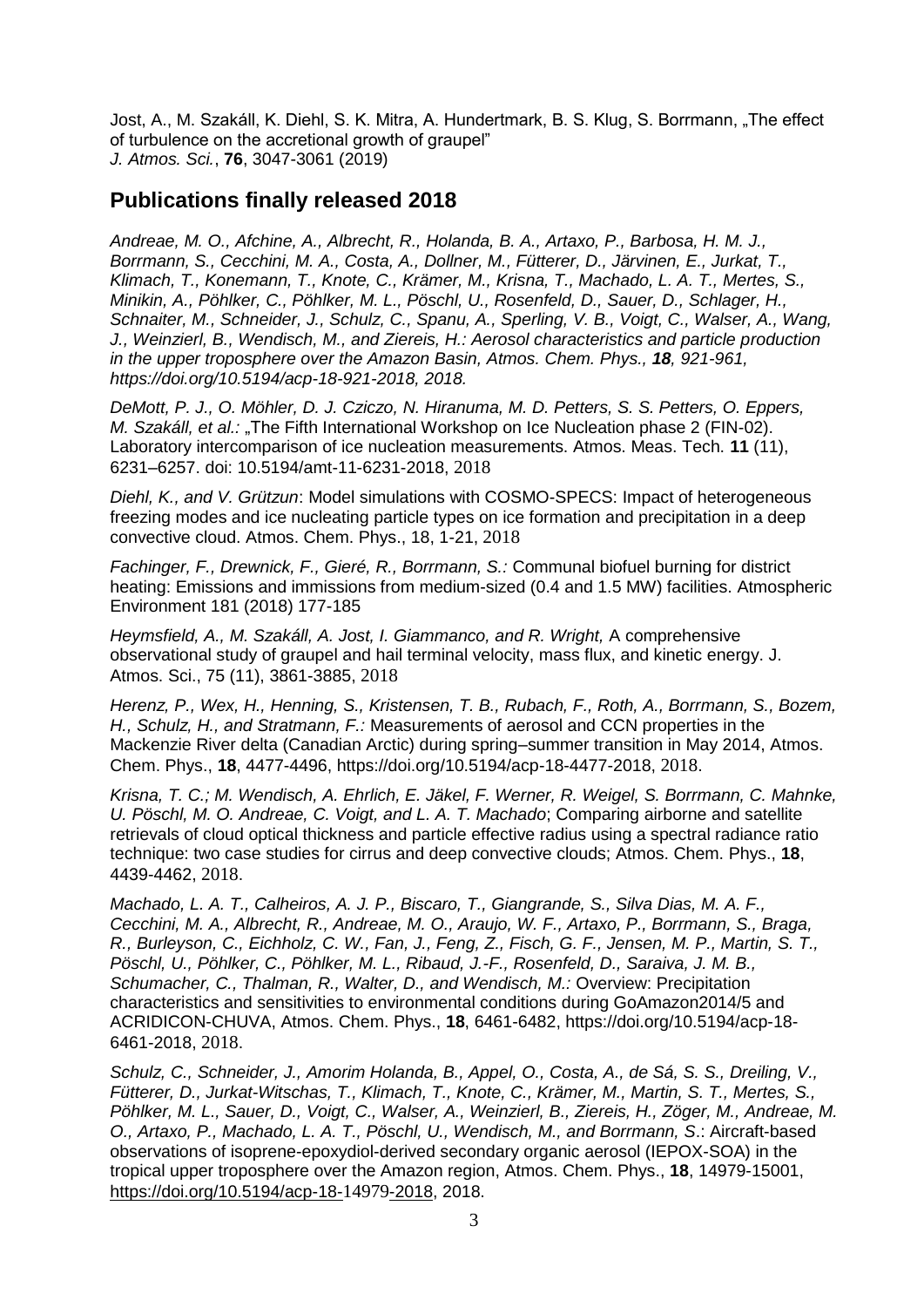*Szakáll, M. and I. Urbich*, Wind tunnel study on the size distribution of droplets after collision induced breakup of levitating water drops; Atmos. Res., 213, 51-56, 2018 *Weger, M., Heinold, B., Engler, C., Schumann, U., Seifert, A., Fößig, R., Voigt, C., Baars, H., Blahak, U., Borrmann, S., Hoose, C., Kaufmann, S., Krämer, M., Seifert, P., Senf, F., Schneider, J., and Tegen, I.:* The impact of mineral dust on cloud formation during the Saharan dust event in April 2014 over Europe, Atmos. Chem. Phys., **18**, 17545-17572, [https://doi.org/10.5194/acp-](https://doi.org/10.5194/acp-18-17545-2018)[18-17545-2018,](https://doi.org/10.5194/acp-18-17545-2018) 2018.

## **Publications finally released 2017**

*Beck, A., Henneberger, J., Schöpfer, S., Fugal, J., and Lohmann, U.:* HoloGondel: in situ cloud observations on a cable car in the Swiss Alps using a holographic imager, Atmos. Meas. Tech., **10**, 459-476, https://doi.org/10.5194/amt-10-459-2017, 2017.

*Braga, R. C.; Rosenfeld, D.; Weigel, R.; Jurkat, T.; [Andreae, M. O.;](http://www.mpic.mpg.de/publication-search/3477793?person=http%3A%2F%2Fpubman.mpdl.mpg.de%2Fcone%2Fpersons%2Fresource%2Fpersons100833) Wendisch, M.; [Pöhlker, M.](http://www.mpic.mpg.de/publication-search/3477793?person=http%3A%2F%2Fpubman.mpdl.mpg.de%2Fcone%2Fpersons%2Fresource%2Fpersons203102)  [L.;](http://www.mpic.mpg.de/publication-search/3477793?person=http%3A%2F%2Fpubman.mpdl.mpg.de%2Fcone%2Fpersons%2Fresource%2Fpersons203102) [Klimach, T.;](http://www.mpic.mpg.de/publication-search/3477793?person=http%3A%2F%2Fpubman.mpdl.mpg.de%2Fcone%2Fpersons%2Fresource%2Fpersons101066) [Pöschl, U.;](http://www.mpic.mpg.de/publication-search/3477793?person=http%3A%2F%2Fpubman.mpdl.mpg.de%2Fcone%2Fpersons%2Fresource%2Fpersons101189) [Pöhlker, C.](http://www.mpic.mpg.de/publication-search/3477793?person=http%3A%2F%2Fpubman.mpdl.mpg.de%2Fcone%2Fpersons%2Fresource%2Fpersons104597) [et al.:](http://www.mpic.mpg.de/publication-search/3477793?from_year=2015&organization=escidoc%3A1826291&seite=1&until_year=2017)* Comparing parameterized versus measured microphysical properties of tropical convective cloud bases during the ACRIDICON-CHUVA campaign. Atmospheric Chemistry and Physics **17** (12), S. 7365 - 7386 (2017)

*Braga, R. C., Rosenfeld, D., Weigel, R., Jurkat, T., Andreae, M. O., Wendisch, M., Pöschl, U., Voigt, C., Mahnke, C., Borrmann, S., Albrecht, R. I., Molleker, S., Vila, D. A., Machado, L. A. T., and Grulich, L.:* Further evidence for CCN aerosol concentrations determining the height of warm rain and ice initiation in convective clouds over the Amazon basin*,* Atmos. Chem. Phys., 17, 14433-14456, https://doi.org/10.5194/acp-**17**-14433-2017, 2017.

*Braga, R. C., Rosenfeld, D., Weigel, R., Jurkat, T., Andreae, M. O., Wendisch, M., Pöhlker, M. L., Klimach, T., Pöschl, U., Pöhlker, C., Voigt, C., Mahnke, C., Borrmann, S., Albrecht, R. I., Molleker, S., Vila, D. A., Machado, L. A. T., and Artaxo, P.:* Comparing parameterized versus measured microphysical properties of tropical convective cloud bases during the ACRIDICON– CHUVA campaign, Atmos. Chem. Phys., 17, 7365-7386, https://doi.org/10.5194/acp-**17**-7365- 2017, 2017.

*Cecchini, M. A.; Machado, L. A. T.; [Andreae, M. O.;](http://www.mpic.mpg.de/publication-search/3477793?person=http%3A%2F%2Fpubman.mpdl.mpg.de%2Fcone%2Fpersons%2Fresource%2Fpersons100833) Martin, S. T.; Albrecht, R. I.; Artaxo, P.; Barbosa, H. M. J.; [Borrmann, S.;](http://www.mpic.mpg.de/publication-search/3477793?person=http%3A%2F%2Fpubman.mpdl.mpg.de%2Fcone%2Fpersons%2Fresource%2Fpersons100858) Fuetterer, D.; Jurkat, T. [et al.](http://www.mpic.mpg.de/publication-search/3477793?from_year=2015&organization=escidoc%3A1826291&seite=1&until_year=2017)*: Sensitivities of Amazonian clouds to aerosols and updraft speed. Atmospheric Chemistry and Physics **17** (16), S. 10037 - 10050 (2017)

*Cecchini, M. A., Machado, L. A. T., Wendisch, M., Costa, A., Krämer, M., Andreae, M. O., Afchine, A., Albrecht, R. I., Artaxo, P., Borrmann, S., Fütterer, D., Klimach, T., Mahnke, C., Martin, S. T., Minikin, A., Molleker, S., Pardo, L. H., Pöhlker, C., Pöhlker, M. L., Pöschl, U., Rosenfeld, D., and Weinzierl, B*.: Illustration of microphysical processes in Amazonian deep convective clouds in the gamma phase space: introduction and potential applications, Atmos. Chem. Phys., **17**, 14727-14746, https://doi.org/10.5194/acp-17-14727-2017, 2017.

*Faber, P., F. Drewnick, R. Bierl, S. Borrmann:* Complementary online aerosol mass spectrometry and offline FT-IR spectroscopy measurements: Prospects and challenges for the analysis of anthropogenic aerosol particle emissions. Atm. Env. **166**, 92-98, 2017; doi: 10.1016/j.atmosenv.2017.07.014

*[Fachinger, J.;](http://www.mpic.mpg.de/publication-search/3477793?person=http%3A%2F%2Fpubman.mpdl.mpg.de%2Fcone%2Fpersons%2Fresource%2Fpersons100928) [Gallavardin, S. J.;](http://www.mpic.mpg.de/publication-search/3477793?person=http%3A%2F%2Fpubman.mpdl.mpg.de%2Fcone%2Fpersons%2Fresource%2Fpersons206883) [Helleis, F.;](http://www.mpic.mpg.de/publication-search/3477793?person=http%3A%2F%2Fpubman.mpdl.mpg.de%2Fcone%2Fpersons%2Fresource%2Fpersons206885) [Fachinger, F.;](http://www.mpic.mpg.de/publication-search/3477793?person=http%3A%2F%2Fpubman.mpdl.mpg.de%2Fcone%2Fpersons%2Fresource%2Fpersons203109) [Drewnick, F.;](http://www.mpic.mpg.de/publication-search/3477793?person=http%3A%2F%2Fpubman.mpdl.mpg.de%2Fcone%2Fpersons%2Fresource%2Fpersons100914) [Borrmann, S.:](http://www.mpic.mpg.de/publication-search/3477793?person=http%3A%2F%2Fpubman.mpdl.mpg.de%2Fcone%2Fpersons%2Fresource%2Fpersons100858)* The ion trap aerosol mass spectrometer: field intercomparison with the ToF-AMS and the capability of differentiating organic compound classes via MS-MS. Atmospheric Measurement Techniques **10** (4), S. 1623 - 1637 (2017)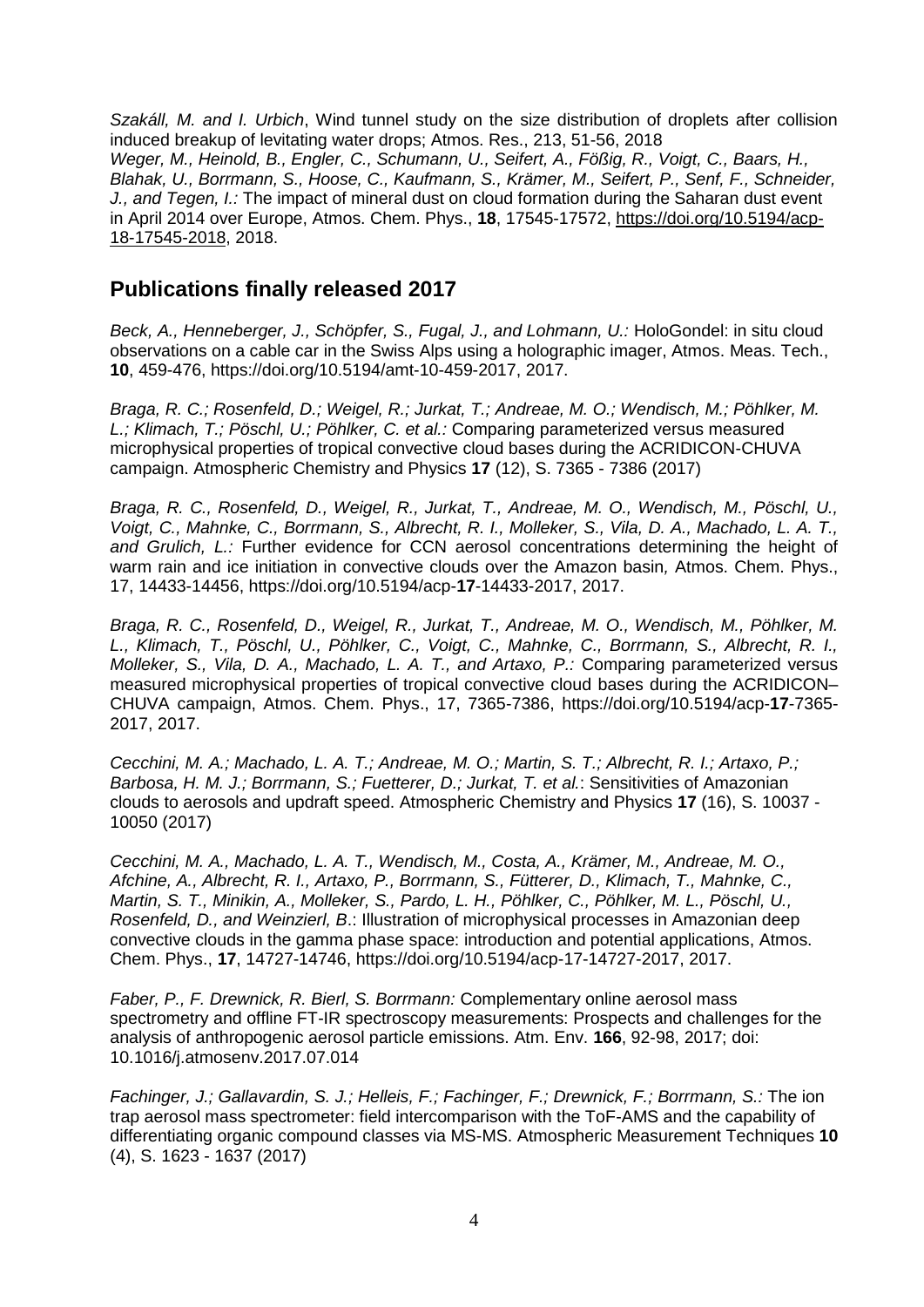*Fachinger, F., F. Drewnick, R. Gieré, and S. Borrmann:* How the user can influence particulate emissions from residential wood and pellet stoves: Emission factors for different fuels and burning conditions. Atm. Env., **158**, page 216-226, 2017

*Glienke, S.; Kostinski, A.; [Fugal, J. P.;](http://www.mpic.mpg.de/publication-search/3477793?person=http%3A%2F%2Fpubman.mpdl.mpg.de%2Fcone%2Fpersons%2Fresource%2Fpersons100945) Shaw, R. A.; [Borrmann, S.;](http://www.mpic.mpg.de/publication-search/3477793?person=http%3A%2F%2Fpubman.mpdl.mpg.de%2Fcone%2Fpersons%2Fresource%2Fpersons100858) Stith, J.:* Cloud droplets to drizzle: Contribution of transition drops to microphysical and optical properties of marine stratocumulus clouds. Geophysical Research Letters **44** (15), S. 8002 - 8010 (2017)

*[Jost, A.;](http://www.mpic.mpg.de/publication-search/3477793?person=http%3A%2F%2Fpubman.mpdl.mpg.de%2Fcone%2Fpersons%2Fresource%2Fpersons207345) Szakáll, M.; Diehl, K.; [Mitra, S. K.;](http://www.mpic.mpg.de/publication-search/3477793?person=http%3A%2F%2Fpubman.mpdl.mpg.de%2Fcone%2Fpersons%2Fresource%2Fpersons101142) [Borrmann, S.:](http://www.mpic.mpg.de/publication-search/3477793?person=http%3A%2F%2Fpubman.mpdl.mpg.de%2Fcone%2Fpersons%2Fresource%2Fpersons100858)* Chemistry of riming: the retention of organic and inorganic atmospheric trace constituents. Atmospheric Chemistry and Physics **17** (16), S. 9717 - 9732 (2017)

*Klingebiel, M., A. Ehrlich, F. Finger, T. Röschenthaler, S. Jakirlić, M. Voigt, S. Müller, R. Maser, M. Wendisch, P. Hoor, P. Spichtinger, S. Borrmann*: A tandem approach for collocated in-situ measurements of microphysical and radiative cirrus properties, Atmos. Meas. Tech., **10** (9),

*Köllner, F., Schneider, J., Willis, M. D., Klimach, T., Helleis, F., Bozem, H., Kunkel, D., Hoor, P., Burkart, J., Leaitch, W. R., Aliabadi, A. A., Abbatt, J. P. D., Herber, A. B., and Borrmann, S.:* Particulate trimethylamine in the summertime Canadian high Arctic lower troposphere, Atmos. Chem. Phys.,17, 13747-13766, https://doi.org/10.5194/acp-2017-505, 2017.

*Korolev, A., G. McFarquhar, P. R. Field, C. Franklin, P. Lawson, Z. Wang, E. Williams, S. J. Abel, D. Axisa, S. Borrmann, J. Crosier, J. Fugal, M. Krämer, U. Lohmann, O. Schlenczek, M. Schnaiter, and M. Wendisch:* Mixed-Phase Clouds: Progress and Challenges, Meteorological Monographs, (58), 5.1-50, doi: 10.1175/AMSMONOGRAPHS-D-17-0001.1, (2017)

*Schneider, J., S. Mertes, D. van Pinxteren, H. Herrmann, S. Borrmann*: Uptake of nitric acid, ammonia, and organics in orographic clouds: Mass spectrometric analyses of cloud residual particles and interstitial aerosol, Atmos. Chem. Phys., **17**, 1571–1593, doi:10. 5194/acp-17- 1571-20172017, 2017.

*[Schlenczek, O.;](http://www.mpic.mpg.de/publication-search/3477793?person=http%3A%2F%2Fpubman.mpdl.mpg.de%2Fcone%2Fpersons%2Fresource%2Fpersons190509) [Fugal, J. P.;](http://www.mpic.mpg.de/publication-search/3477793?person=http%3A%2F%2Fpubman.mpdl.mpg.de%2Fcone%2Fpersons%2Fresource%2Fpersons100945) Lloyd, G.; Bower, K. N.; Choularton, T. W.; Flynn, M.; Crosier, J.; [Borrmann, S.:](http://www.mpic.mpg.de/publication-search/3477793?person=http%3A%2F%2Fpubman.mpdl.mpg.de%2Fcone%2Fpersons%2Fresource%2Fpersons100858)* Microphysical Properties of Ice Crystal Precipitation and Surface-Generated Ice Crystals in a High Alpine Environment in Switzerland. Journal of Applied Meteorology and Climatology **56** (2), S. 433 - 453 (2017)

*Schütze, Katharina; James Charles Wilson, Stephan Weinbruch, Nathalie Benker, Martin Ebert, Ralf Weigel, and Stephan Borrmann*: Sub 500 nm refractory carbonaceous particles in the polar stratosphere, Atmos. Chem. Phys., **17**, 12475-12493, [https://doi.org/10.5194/acp-17-12475-](https://doi.org/10.5194/acp-17-12475-2017) [2017,](https://doi.org/10.5194/acp-17-12475-2017) 2017

*Schumann, U., C. Kiemle, H. Schlager, R. Weigel, S. Borrmann, F. D'Amato, M. Krämer, R. Matthey, C. Voigt, M. Volk:* Detection of contrails and convective cirrus above the tropical tropopause; Atmos. Chem. Phys., **17**, 2311-2346, 2017

*Voigt, C.; Schumann, U.; Minikin, A.; Abdelmonem, A.; Afchine, A.; [Borrmann, S.;](http://www.mpic.mpg.de/publication-search/3477793?person=http%3A%2F%2Fpubman.mpdl.mpg.de%2Fcone%2Fpersons%2Fresource%2Fpersons100858) Boettcher, M.; Bucuchholz, B.; Bugliaro, L.; Costa, A. [et al.:](http://www.mpic.mpg.de/publication-search/3477793?from_year=2015&organization=escidoc%3A1826291&seite=1&until_year=2017)* ML-CIRRUS: The Airborne Experiment on Natural Cirrus and Contrail Cirrus with the High-Altitude Long-Range Research Aircraft HALO. Bulletin of the American Meteorological Society **98** (2), S. 271 - 288 (2017)

## **Publications finally released 2016**

*Ebert, M., R. Weigel, K. Kandler, G. Günther, D. Molleker, J. U. Grooß, B. Vogel, S. Weinbruch, and S. Borrmann*: Chemical analysis of refractory stratospheric aerosol particles collected within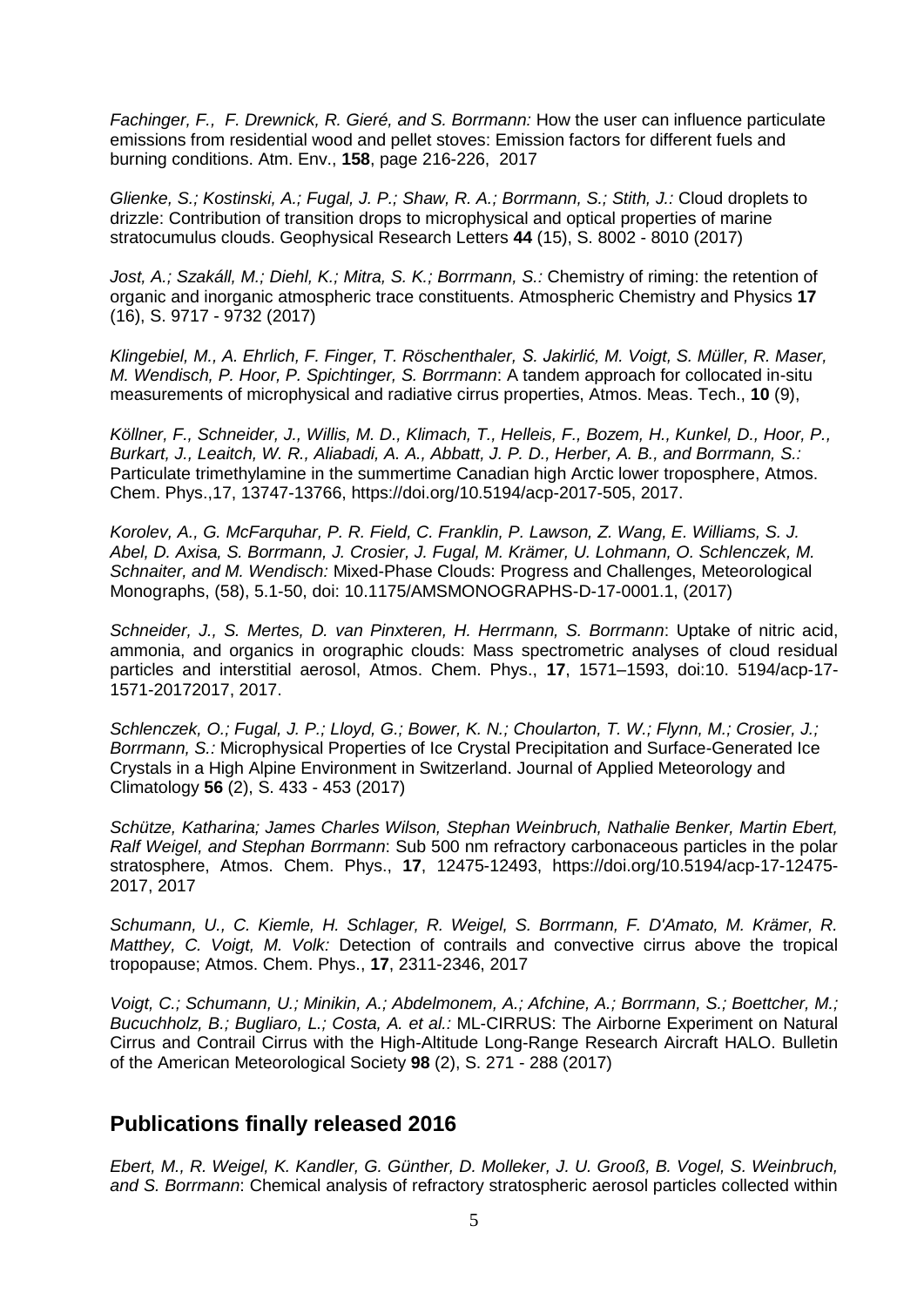the arctic vortex and inside polar stratospheric clouds, Atmos. Chem. Phys., **16**, 8405-8421, doi: 10.5194/acp-16-8405-2016, 2016

*Finger F., F. Werner, M. Klingebiel, A. Ehrlich, E. Jäkel, M. Voigt, S. Borrmann, P. Spichtinger, and M. Wendisch:* Spectral optical layer properties of cirrus from collocated airborne measurements and simulations, Atmos. Chem. Phys. Discuss., **16**, 7681-7693, doi:10.5194/acp-16-7681-2016, 2016

*Krämer, M., C. Rolf, A. Luebke, A. Afchine, N. Spelten, A. Costa, M. Zöger, J. Smith, R. Herman, B. Buchholz, V. Ebert, D. Baumgardner, S. Borrmann, M. Klingebiel, and L. Avallone:* A Microphysics Guide to Cirrus Clouds, Part I: Cirrus Types, Atmos. Chem. Phys. **16,** 3463-3483, doi:10.5194*/*acp-16-3463, 2016

*Kremser, S., Thomason, L. W., von Hobe, M., Hermann, M., Deshler, T., Timmreck, C. Toohey, M., Stenke, A., Schwarz, J. P., Weigel, R., Fueglistaler, S., Prata, F. J., Vernier, J.-P., Schlager, H., Barnes, J. E., Antuña-Marrero, J.-C., Fairlie, D., Palm, M., Mahieu, E., Notholt, J., Rex, M., Bingen, C., Vanhellemont, F., Bourassa, A., Plane, J. M. C., Klocke, D., Carn, S. A., Clarisse, L., Trickl, T., Neely, R., James, A. D., Rieger, L., Wilson, J. C., Meland*, B., Stratospheric aerosol - Observations, processes, and impact on climate; Review of Geophysics, 10.1002/2015RG000511, 2016.

*Lohmann, U.; Henneberger, J.; Henneberg, O.; [Fugal, J. P.;](http://www.mpic.mpg.de/publication-search/3477793?person=http%3A%2F%2Fpubman.mpdl.mpg.de%2Fcone%2Fpersons%2Fresource%2Fpersons100945) Buehl, J.; Kanji, Z. A.:* Persistence of orographic mixed-phase clouds. Geophysical Research Letters 43 (19), S. 10512 - 10519 (2016)

*O'Shea, S. J.; Choularton, T. W.; Lloyd, G.; Crosier, J.; Bower, K. N.; Gallagher, M.; Abel, S. J.; Cotton, R. J.; Brown, P. R. A.; [Fugal, J. P.](http://www.mpic.mpg.de/publication-search/3477793?person=http%3A%2F%2Fpubman.mpdl.mpg.de%2Fcone%2Fpersons%2Fresource%2Fpersons100945) [et al.:](http://www.mpic.mpg.de/publication-search/3477793?from_year=2015&organization=escidoc%3A1826291&seite=2&until_year=2017)* Airborne observations of the microphysical structure of two contrasting cirrus clouds. Journal of Geophysical Research-Atmospheres 121 (22), S. 13510 - 13536 (2016)

*[Phillips, G. J.;](http://www.mpic.mpg.de/publication-search/3477793?person=http%3A%2F%2Fpubman.mpdl.mpg.de%2Fcone%2Fpersons%2Fresource%2Fpersons101183) [Thieser, J.;](http://www.mpic.mpg.de/publication-search/3477793?person=http%3A%2F%2Fpubman.mpdl.mpg.de%2Fcone%2Fpersons%2Fresource%2Fpersons101313) [Tang, M. J.;](http://www.mpic.mpg.de/publication-search/3477793?person=http%3A%2F%2Fpubman.mpdl.mpg.de%2Fcone%2Fpersons%2Fresource%2Fpersons101302) [Sobanski, N.;](http://www.mpic.mpg.de/publication-search/3477793?person=http%3A%2F%2Fpubman.mpdl.mpg.de%2Fcone%2Fpersons%2Fresource%2Fpersons203115) [Schuster, G.;](http://www.mpic.mpg.de/publication-search/3477793?person=http%3A%2F%2Fpubman.mpdl.mpg.de%2Fcone%2Fpersons%2Fresource%2Fpersons101261) [Fachinger, J.;](http://www.mpic.mpg.de/publication-search/3477793?person=http%3A%2F%2Fpubman.mpdl.mpg.de%2Fcone%2Fpersons%2Fresource%2Fpersons100928) [Drewnick, F.;](http://www.mpic.mpg.de/publication-search/3477793?person=http%3A%2F%2Fpubman.mpdl.mpg.de%2Fcone%2Fpersons%2Fresource%2Fpersons100914) [Borrmann, S.;](http://www.mpic.mpg.de/publication-search/3477793?person=http%3A%2F%2Fpubman.mpdl.mpg.de%2Fcone%2Fpersons%2Fresource%2Fpersons100858) Bingemer, H.; [Lelieveld, J.](http://www.mpic.mpg.de/publication-search/3477793?person=http%3A%2F%2Fpubman.mpdl.mpg.de%2Fcone%2Fpersons%2Fresource%2Fpersons101104) [et al.](http://www.mpic.mpg.de/publication-search/3477793?from_year=2015&organization=escidoc%3A1826291&seite=2&until_year=2017): Estimating N<sub>2</sub>O<sub>5</sub> uptake coefficients using* ambient measurements of  $NO<sub>3</sub>$ ,  $N<sub>2</sub>O<sub>5</sub>$ , CINO<sub>2</sub> and particle-phase nitrate. Atmospheric Chemistry and Physics **16** (20), S. 13231 - 13249 (2016)

*Roth, A., Schneider, J., Klimach, T., Mertes, S., van Pinxteren, D., Herrmann, H., and Borrmann, S.:* Aerosol properties, source identification, and cloud processing in orographic clouds measured by single particle mass spectrometry on a central European mountain site during HCCT-2010, Atmos. Chem. Phys., **16**, 505-524, doi:10.5194/acp-16-505-2016, 2016.

*Shcherbakov, V., Jourdan, O., Voigt, C., Gayet, J. F., Chauvigne, A., Schwarzenboeck, A., Minikin, A., Klingebiel, M., Weigel, R., Borrmann, S., Jurkat, T., Kaufmann, S., Schlage, R., Gourbeyre, C., Febvre, G., Lapyonok, T., Frey, W., Molleker, S., and Weinzierl, B*.: Porous aerosol in degassing plumes of Mt. Etna and Mt. Stromboli, Atmos. Chem. Phys., 16, 11883- 11897, 2016.

*Struckmeier, C., F. Drewnick, F. Fachinger, G.P. Gobbi, and S. Borrmann*: Atmospheric aerosols in Rome, Italy: Sources, dynamics and spatial variations during two seasons. Atm. Chem. Phys. 16, 15277-15299, doi:10.5194/acp-16-15277-2016, 2016

*Voigt, Christiane; Ulrich Schumann, Andreas Minikin, Ahmed Abdelmonem, Armin Afchine, Stephan Borrmann, Maxi Böttcher, Bernhard Buchholz, Luca Bugliaro, Anja Costa, Joachim*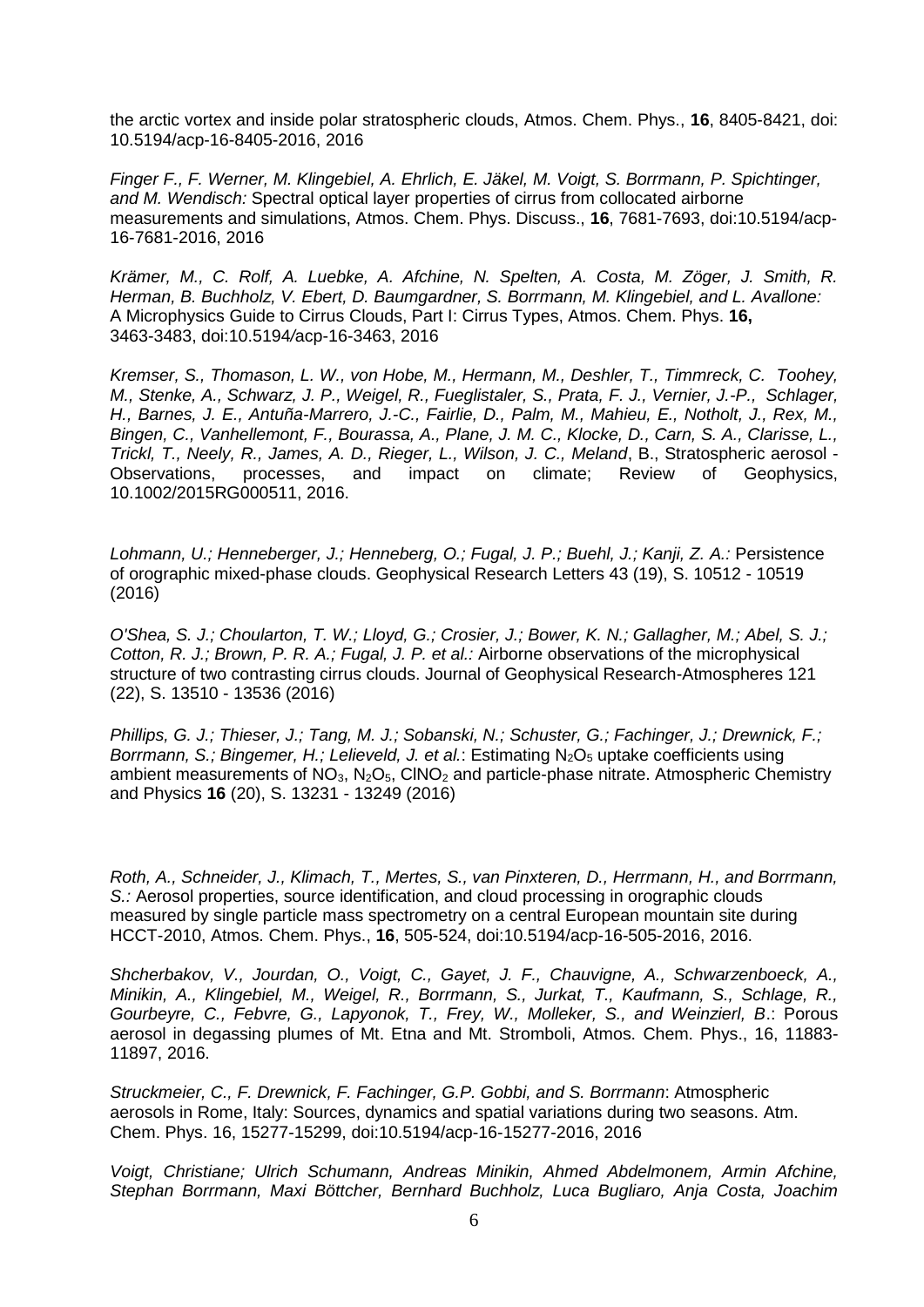*Curtius, Maximilian Dollner, Andreas Dörnbrack, Volker Dreiling, Volker Ebert, Andre Ehrlich, Andreas Fix, Linda Forster, Fabian Frank, Daniel Fütterer, Kaspar Graf, Jens-Uwe Grooß, Silke Groß, Bernd Heinold, Tilman Hüneke, Emma Järvinen, Tina Jurkat, Stefan Kaufmann, Mareike Kenntner, Marcus Klingebiel, Thomas Klimach, Rebecca Kohl, Martina Krämer, Bernhard Mayer, Stephan Mertes, Andreas Minikin, Sergej Molleker, Andreas Petzold, Klaus Pfeilsticker, Markus Rapp, Marc Rautenhaus, Philipp Reuter, Christian Rolf, Diana Rose, Daniel Sauer, Andreas Schäfler, Romy Schlage, Hans Schlager, Martin Schnaiter, Johannes Schneider, Peter Spichtinger, Paul Stock, Ralf Weigel, Bernadett Weinzierl, Manfred Wendisch, Frank Werner , Heini Wernli, Martin Wirth, Andreas Zahn, Helmut Ziereis, Martin Zöger:* ML-CIRRUS - The airborne experiment on natural cirrus and contrail cirrus with the new High Altitude LOng range research aircraft HALO, DOI: [http://dx.doi.org/10.1175/BAMS-D-15-00213.1,](http://dx.doi.org/10.1175/BAMS-D-15-00213.1) [Bulletin of the](https://www2.ametsoc.org/ams/index.cfm/publications/bulletin-of-the-american-meteorological-society-bams/) [American Meteorological Society,](https://www2.ametsoc.org/ams/index.cfm/publications/bulletin-of-the-american-meteorological-society-bams/) 2016.

*Vogel., L. A., Schneider, J., Müller-Tautges, C., Klimach, T., and Hoffmann, T*.: Aerosol Chemistry Resolved by Mass Spectrometry - Insights into Ambient New Particle Formation and Growth, Environ.Sci.Technol., [doi: 10.1021/acs.est.6b01673,](https://dx.doi.org/10.1021/acs.est.6b01673) 2016.

*Weigel, R.; P.Spichtinger, C. Mahnke, M. Klingebiel, A. Afchine, A. Petzold, M. Krämer, A.C osta, S. Molleker, T. Jurkat, A. Minikin, and S. Borrmann*: Thermodynamic correction of particle concentrations measured by underwing probes on fast flying aircraft; Atmos. Meas. Tech., **9**, 5135-5162, 2016, doi:10.5194/amt-9-5135-2016, 2016

*Wendisch, Manfred; Ulrich Pöschl; Meinrat O. Andreae; Luiz A. L. Machado; Rachel Albrecht; Hans Schlager; Daniel Rosenfeld; Scot T. Martin; Ahmed Abdelmonem; Armin Afchine; Alessandro Araujo; Paulo Artaxo; Heinfried Aufmhoff; Henrique M. J. Barbosa; Stephan Borrmann; Ramon Braga; Bernhard Buchholz; Micael Amore Cecchini; Anja Costa; Joachim Curtius; Maximilian Dollner; Marcel Dorf; Volker Dreiling; Volker Ebert; Andre Ehrlich; Florian Ewald; Gilberto Fisch; Andreas Fix; Fabian Frank; Daniel Fuetterer; Christopher Heckl; Fabian Heidelberg; Tilman Hueneke; Evelin Jaekel; Emma Jaervinen; Tina Jurkat; Sandra Kanter; Udo Kaestner; Mareike Kenntner; Juergen Kesselmeier; Thomas Klimach; Matthias Knecht; Rebecca Kohl; Tobias Koelling; Martina Kraemer; Mira Krueger; Trismono Candra Krisna; Jost V. Lavric; Karla Longo; Christoph Mahnke; Antonio O. Manzi; Bernhard Mayer; Stephan Mertes; Andreas Minikin; Sergej Molleker; Steffen Muench; Bjoern Nillius; Klaus Pfeilsticker; Christopher Poehlker; Anke Roiger; Diana Rose; Dagmar Rosenow; Daniel Sauer; Martin Schnaiter; Johannes Schneider; Christiane Schulz; Rodrigo A. F. de Souza; Antonio Spanu; Paul Stock; Daniel Vila; Christiane Voigt; Adrian Walser; David Walter; Ralf Weigel; Bernadett Weinzierl; Werner, F.; Marcia A. Yamasoe; Helmut Ziereis; Tobias Zinner; Martin Zoeger:* Introduction of the ACRIDICON-CHUVA campaign studying deep convective clouds and precipitation over Amazonia using the new German HALO research aircraft, DOI: [http://dx.doi.org/10.1175/BAMS-](http://dx.doi.org/10.1175/BAMS-D-14-00255.1)[D-14-00255.1,](http://dx.doi.org/10.1175/BAMS-D-14-00255.1) [Bulletin of the American Meteorological Society,](https://www2.ametsoc.org/ams/index.cfm/publications/bulletin-of-the-american-meteorological-society-bams/) 2016.

*Woiwode W., M. Höpfner, L. Bi, M. Pitts, L. Poole, H. Oelhaf, S. Molleker, S. Borrmann, M. Klingebiel, G. Belyaev, A. Ebersoldt, J.-U. Grooß, T. Gulde, M. Krämer, G. Maucher, C. Piesch, C. Rolf, S. Sartorius, and J. Orphal*: Spectroscopic evidence for large aspheric β-NAT particles involved in denitrification in the December 2011 Arctic stratosphere at Atmos. Chem. Phys. **16**, 9505-9532, doi:10.5194/acp-16-9505-2016, 2016

#### **Publications finally released 2015 (21)**

Beals, M. J., Fugal, J. P., Shaw, R. A., Lu, J., Spuler, S. M., & Stith, J. L. (2015). Holographic measurements of inhomogeneous cloud mixing at the centimeter scale. Science, 350(6256), 87- 90. doi:10.1126/science.aab0751, 2015

*Beekmann, M., Prévôt, A. S. H., Drewnick, F., Sciare, J., Pandis, S. N., Denier van der Gon, H. A. C., Crippa, M., Freutel, F., Poulain, L., Ghersi, V., Rodriguez, E., Beirle, S., Zotter, P., von der*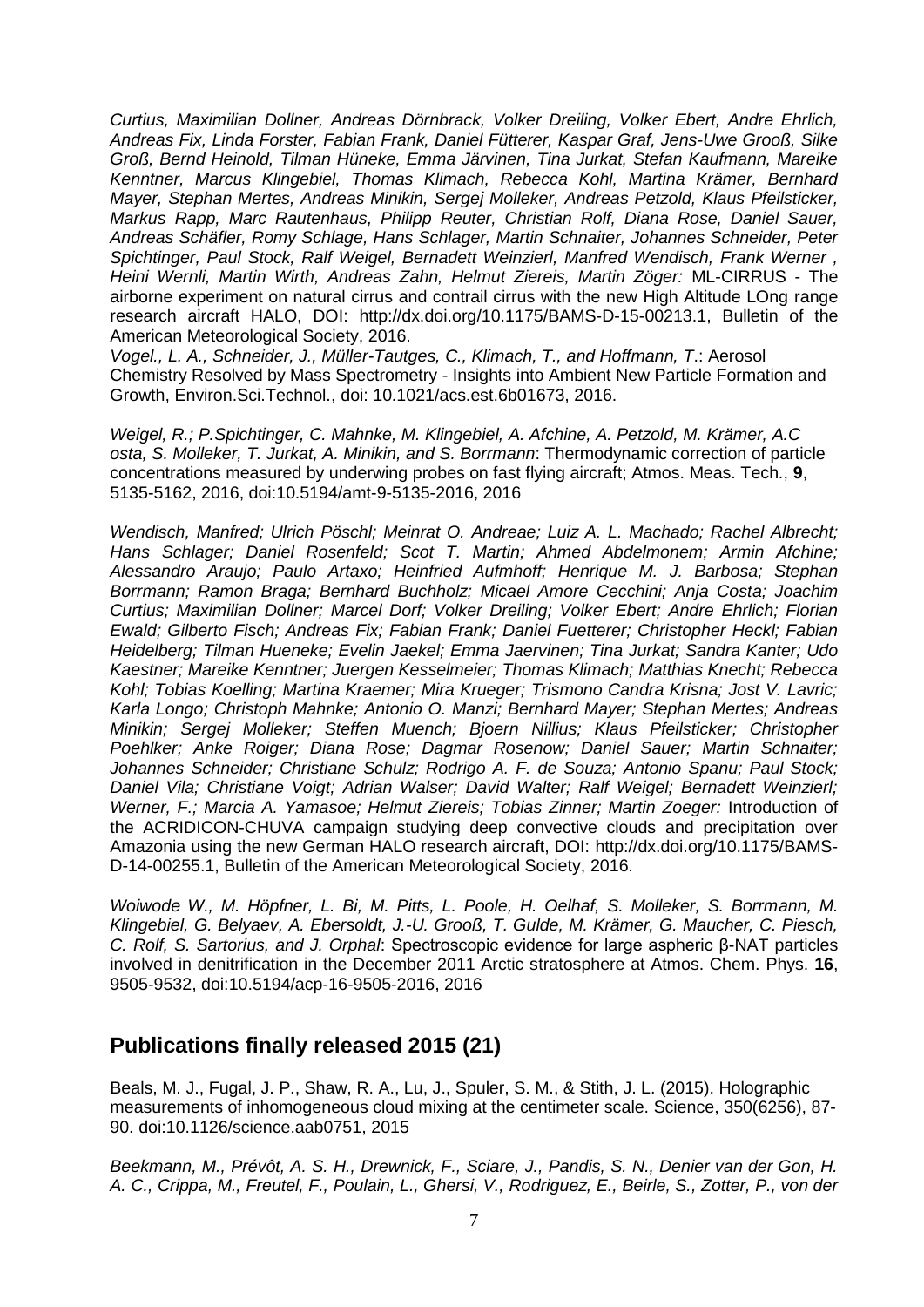*Weiden-Reinmüller, S.-L., Bressi, M., Fountoukis, C., Petetin, H., Szidat, S., Schneider, J., Rosso, A., El Haddad, I., Megaritis, A., Zhang, Q. J., Michoud, V., Slowik, J. G., Moukhtar, S., Kolmonen, P., Stohl, A., Eckhardt, S., Borbon, A., Gros, V., Marchand, N., Jaffrezo, J. L., Schwarzenboeck, A., Colomb, A., Wiedensohler, A., Borrmann, S., Lawrence, M., Baklanov, A., and Baltensperger, U*.: In situ, satellite measurement and model evidence on the dominant regional contribution to fine particulate matter levels in the Paris megacity, Atmos. Chem. Phys., **15**, 9577-9591, doi:10.5194/acp-15-9577-2015, 2015.

*Diehl, K., and S. K. Mitra:* New particle-dependent parameterizations of heterogeneous freezing processes: sensitivity studies of convective clouds with an air parcel model, Atmos. Chem. Phys. Discuss., **15**, 16401-16460, doi:10.5194/acpd-15-16401-2015 (2015).

*Drewnick, F. J.-M. Diesch, P. Faber and S. Borrmann*: Aerosol Mass Spectrometry: Particle – Vaporizer Interactions and their Consequences for the Measurements. Atmospheric Measurement Techniques, Atmos. Meas. Tech., **8**, 3811-3830, doi:10.5194/amt-8-3811-2015, 2015

*Faber, P., F. Drewnick, S. Borrmann: Aerosol particle and trace gas emissions from earthworks, road construction, and asphalt paving in Germany: Emission factors and influence on local air quality, Atmospheric Environment, 122*, 662-671. doi:10.1016/j. atmosenv. 2015.10.036, 2015

*Hiranuma, N.; Augustin-Bauditz, S.; Bingemer, H.; Budke, C.; Curtius, J.; Danielczok, A.; Diehl, K.; Dreischmeier, K.; Ebert, M.; Frank, F. [et al.:](http://www.mpic.mpg.de/publication-search/3477793?from_year=2015&organization=escidoc%3A1826291&seite=3&until_year=2017)* A comprehensive laboratory study on the immersion freezing behavior of illite NX particles: a comparison of 17 ice nucleation measurement techniques. Atmospheric Chemistry and Physics **15** (5), S. 2489 - 2518 (2015)

*Klingebiel, M., de Lozar, A., Molleker, S., Weigel, R., Roth, A., Schmidt, L., Meyer, J., Ehrlich, A., Neuber, R., Wendisch, M. and Borrmann, S*.: Arctic low-level boundary layer clouds: in situ measurements and simulations of mono- and bimodal supercooled droplet size distributions at the top layer of liquid phase clouds, Atmos. Chem. Phys., **15**, 617-631, doi:10.5194/acp-15-617- 2015, (2015).

*Lloyd, G., Choularton, T. W., Bower, K. N., Gallagher, M. W., Connolly, P. J., Flynn, M., Farrington, R., Crosier, J.,Schlenczek, O., Fugal, J. Henneberger, J.* The origins of ice crystals measured in mixed-phase clouds at the high-alpine site Jungfraujoch. Atmospheric Chemistry and Physics, 15(22), 12953-12969. doi:10.5194/acp-15-12953-2015 (2015)

*Mueller, S., P. Hoor, F. Berkes, H. Bozem, M. Klingebiel, H.G. J. Smit, M. Wendisch, P. Spichtinger, S. Borrmann:* Troposphere-to-stratosphere transport of cirrus cloud particles in the mid-latitudes, Geophys. Res. Lett., **42**, 7, 2015

*Wex, H., T. Koop, C. Budke, E. Jantsch, B. Nilius, D. Rose, J. Curtius, N. Hiranuma, O. Möhler, A. Kiselev, A. Dreyer, I. Steinke, K. Diehl, Y. Boose, Z. Kanji:* Inter-comparing different ice nucleation measurement devices using Snomax® as the test substance. Atmos. Chem. Phys., **15**, 1463-1485, doi:10.5194/acp-15-1463-2015 (2015)

## **Publications finally released 2014**

*Diehl, K., M. Debertshäuser, O. Eppers, H. Schmithüsen, S.K. Mitra, and S. Borrmann*: Particlesurface area dependence of mineral dust in immersion freezing mode: investigations with freely suspended drops in an acoustic levitator and a vertical wind tunnel, Atmos. Chem. Phys., **14**, 12343-12355, doi:10.5194/acpd-14-12343-2014 (2014).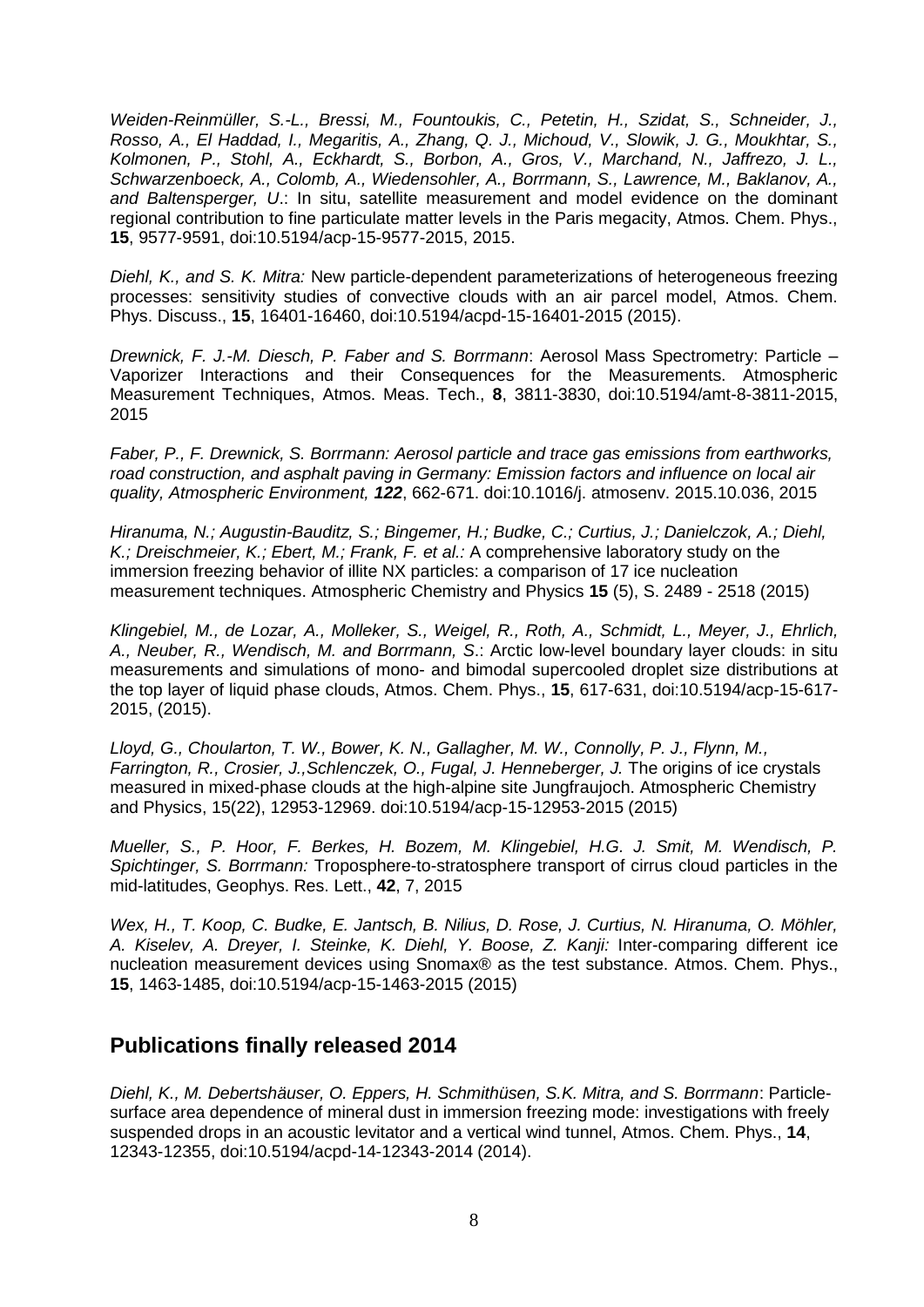*Frey, W., S. Borrmann, F. Fierli, R. Weigel, V. Mitev, R. Matthey, F. Ravegnani, N.M. Sitnikov, A. Ulanovsky, F. Cairo:* Tropical deep convective life cycle: Cb-anvil microphysics from high altitude aircraft observations, Atmos. Chem. Phys., **14**, 13223-13240, (2014).

*Grooß, J.-U., Engel, I., Borrmann, S., Frey, W., Günther, G., Hoyle, C. R., Kivi, R., Luo, B. P., Molleker, S., Peter, T., Pitts, M. C., Schlager, H., Stiller, G., Vömel, H., Walker, K. A., and Müller, R.*: Nitric acid trihydrate nucleation and denitrification in the Arctic stratosphere, Atmos. Chem. Phys., **14**, 1055-1073, doi:10.5194/acp-14-1055-2014, 2014.

*Molleker, S., Borrmann, S., Schlager, H., Luo, B., Frey,W., Klingebiel, M., Weigel, R., Ebert, M., Mitev, V., Matthey, R., Woiwode, W., Oelhaf, H., Dörnbrack, A., Stratmann, G., Grooß, J.-U., Günther, G., Vogel, B., Müller, R., Krämer, M., Meyer, J., and Cairo, F*.: Microphysical properties of synoptic-scale polar stratospheric clouds: in situ measurements of unexpectedly large HNO3 containing particles in the Arctic vortex, Atmos. Chem. Phys., 14, 10785–10801, doi:10.5194/acp-14-10785-2014, 2014.

*Roth, A., Stratmann, F., Borrmann, S., Hoppe, P., and Herrmann, H*.: In-cloud sulfate addition to single particles resolved with sulfur isotope analysis during HCCT-2010, Atmos. Chem. Phys., 14, 4219-4235, doi:10.5194/acp-14-4219-2014, 2014.

*Szakáll, M., S. Kessler, K. Diehl, S.K. Mitra, and S. Borrmann*: A wind tunnel study of the effects of collision processes on the shape and oscillation for moderate-size raindrops. Atmos. Res., **142**, 67-78 (2014).

*von der Weiden-Reinmüller S.-L., F. Drewnick, M. Crippa, A. S. H. Prévôt, F. Meleux, U. Baltensperger, M. Beekmann and S. Borrmann:* Application of mobile aerosol and trace gas measurements for the investigation of megacity air pollution emissions: the Paris, metropolitan area, Atmos. Meas. Tech., **7**, 279–299, (2014)

*von der Weiden-Reinmüller S.-L., F. Drewnick, Q. J. Zhang, F. Freutel, M. Beekmann, and S. Borrmann:* Megacity emission plume characteristics in summer and winter investigated by mobile aerosol and trace gas measurements: the Paris metropolitan area, Atmos. Chem. Phys., **14**, 12931–12950, 2014, doi:10.5194/acp-14-12931-2014 (2014)

*Weigel, R., C. M. Volk, K. Kandler, E. Hösen, G. Günther, B. Vogel, J.-U. Grooß, S. Khaykin, G. V. Belyaev, S. Borrmann*: Enhancements of the refractory submicron aerosol fraction in the Arctic polar vortex: feature or exception? Atmos. Chem. Phys., **14**, doi:10.5194/acpd-14-1-2014, (2014)

*Woiwode, W., J.-U. Grooß, H. Oelhaf, S. Molleker, S. Borrmann, A. Ebersoldt, W. Frey, T. Gulde, S. Khaykin, C. Piesch, J. Orphal:* Denitrification by large NAT particles: The impact of reduced settling velocities and hints on particle characteristics, Atmos. Chem. Phys., (2014)

## **Publications finally released 2013**

*Crippa, M., P. F. DeCarlo, J.G. Slowik, C. Mohr, M.F. Heringa, R. Chirico, L. Poulain, F. Freutel, J. Sciare, J. Cozic, C.F. Di Marco, M. Elsasser, N. José, N. Marchand, E. Abidi, A. Wiedensohler, F. Drewnick, J. Schneider, S. Borrmann, E. Nemitz, R. Zimmermann, J.-L. Jaffrezo, A.S.H. Prévôt, and U. Baltensperger:* Wintertime aerosol chemical composition and source apportionment of the organic fraction in the metropolitan area of Paris, Atmos. Chem. Phys., **12**, 22535-22586, doi:10.5194/acpd-12-22535-2012, (2013)

*Crumeyrolle, S., A. Schwarzenboeck, J. C. Roger, K. Sellegri, J. F. Burkhart, A. Stohl, L. Gomes, B. Quennehen, G. Roberts, R. Weigel, P. Villani, J. M. Pichon, T. Bourrianne, and P.*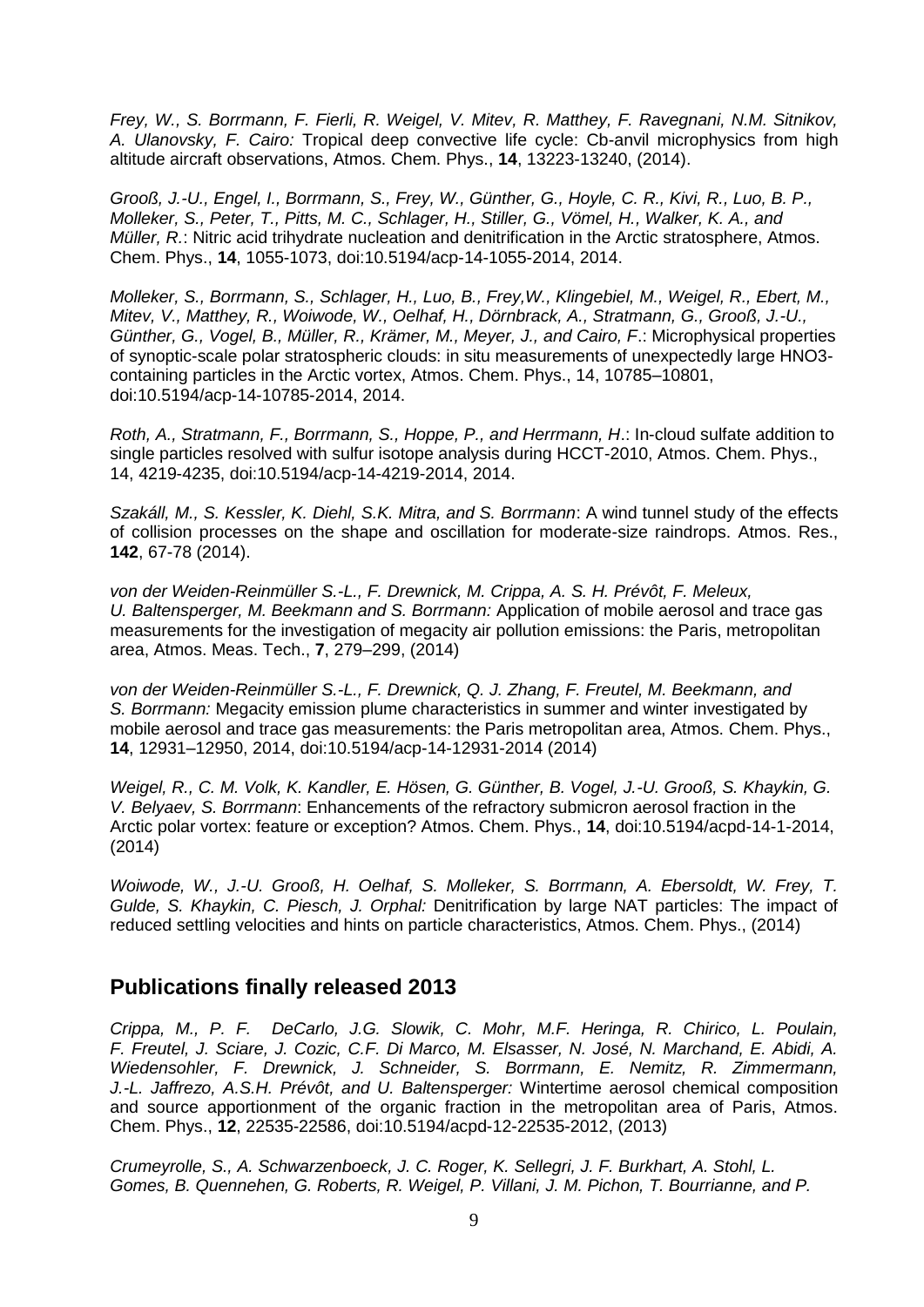*Laj:* Overview of aerosol properties associated with air masses sampled by the ATR-42 during the EUCAARI campaign (2008); Atmos. Chem. Phys., **13**, 4877-4893, (2013)

*Diesch,* J*.-M., F. Drewnick, T. Klimach, and S. Borrmann*: Investigation of gaseous and particulate emissions from various marine vessel types measured on the banks of the Elbe in Northern Germany. Atmos. Chem. and Phys. **13**, 3603-3618, (2013)

*Faber, P., F. Drewnick, P. R. Veres, J. Williams and S. Borrmann*: Anthropogenic sources of aerosol particles in a football stadium: Real-time characterization of emissions from cigarette smoking, cooking, hand flares, and color smoke bombs by high-resolution aerosol mass spectrometry, Atmos. Env. **77**, 1043e1051 (2013)

*Freutel, F., J. Schneider, F. Drewnick, S.-L. von der Weiden-Reinmüller, M. Crippa, A.S.H. Prévôt,, U. Baltensperger, L. Poulain, A. Wiedensohler, J. Sciare, R. Sarda-Estève, J. F. Burkhart, S. Eckhardt, A. Stohl, V. Gros, A. Colomb, V. Michoud, J.F. Doussin, Borbon A., M. Haeffelin, Y. Morille, M. Beekmann and S. Borrmann*: Aerosol particle measurements at three stationary sites in the megacity of Paris during summer 2009: meteorology and air mass origin dominate aerosol particle composition and size distribution, Atmos. Chem. Phys., **12**, 22199- 22268, doi:10.5194/acpd-12-22199-2012, (2013)

*Freutel, F., F. Drewnick, J. Schneider, T. Klimach and S. Borrmann:* Quantitative single-particle analysis with the Aerodyne aerosol mass spectrometer: development of a new classification algorithm and its application to field data, Atmos. Meas. Tech., **6**, 3131–3145, (2013)

*Henneberger, J., Fugal, J. P., Stetzer, O., & Lohmann, U.:* HOLIMO II: a digital holographic instrument for ground-based in situ observations of microphysical properties of mixed-phase clouds. Atmospheric Measurement Techniques, 6(11), 2975-2987. doi:10.5194/amt-6-2975- 2013

*Müller, S, M. Szakall,S K. Mitra, K. Diehl, K; S. Borrmann*: Shapes and oscillations of raindrops with reduced surface tensions: Measurements at the Mainz vertical wind tunnel, Atmospheric Research, **19**, 38-45, DOI: 10.1016/j.atmosres.2011.05.008, (2013)

*von Blohn, N., K. Diehl, A. Nölscher, A. Jost, S.K. Mitra, and S. Borrmann*: The retention of ammonia and sulfur dioxide during riming of ice particles and dendritic snowflakes: laboratory experiments in the Mainz vertical wind tunnel, J. Atmos. Chem., **70**, 131-150 (2013).

*von Hobe, M., S. Bekki, S. Borrmann, F. Cairo, F. D'Amato, G. Di Donfrancesco, A. Dörnbrack, A. Ebersoldt, M. Ebert, C. Emde, I. Engel, M. Ern, W. Frey, S. Genco, S. Griessbach, J.-U. Grooß, T. Gulde, G. Günther, E. Hösen, L. Hoffmann, V. Homonnai, C. R. Hoyle, I. S. A. Isaksen, D. R. Jackson, I. M. Jánosi, R. L. Jones, K. Kandler, C. Kalicinsky, A. Keil, S. M. Khaykin, F. Khosrawi, R. Kivi, J. Kuttippurath, J. C. Laube, F. Lefèvre, R. Lehmann, S. Ludmann, B. P. Luo, M. Marchand, J. Meyer, V. Mitev, S. Molleker, R. Müller, H. Oelhaf, F. Olschewski, Y. Orsolini, T. Peter, K. Pfeilsticker, C. Piesch, M. C. Pitts, L. R. Poole, F. D. Pope, F. Ravegnani, M. Rex, M. Riese, T. Röckmann, B. Rognerud, A. Roiger, C. Rolf, M. L. Santee, M. Scheibe, C. Schiller, H. Schlager, M. Siciliani de Cumis, N. Sitnikov, O. A. Søvde, R. Spang, N. Spelten, F. Stordal, O. Sumińska-Ebersoldt, A. Ulanovski, J. Ungermann, S. Viciani, C. M. Volk, M. vom Scheidt, P. von der Gathen, K. Walker, T. Wegner, R. Weigel, S. Weinbruch, G. Wetzel, F. G. Wienhold, I. Wohltmann, W. Woiwode, I. A. K. Young, V. Yushkov, B. Zobrist and F. Stroh:* Reconciliation of essential process parameters for an enhanced predictability of Arctic stratospheric ozone loss and its climate interactions (RECONCILE): activities and results; Atmos. Chem. Phys., **13**, 9233-9268, (2013)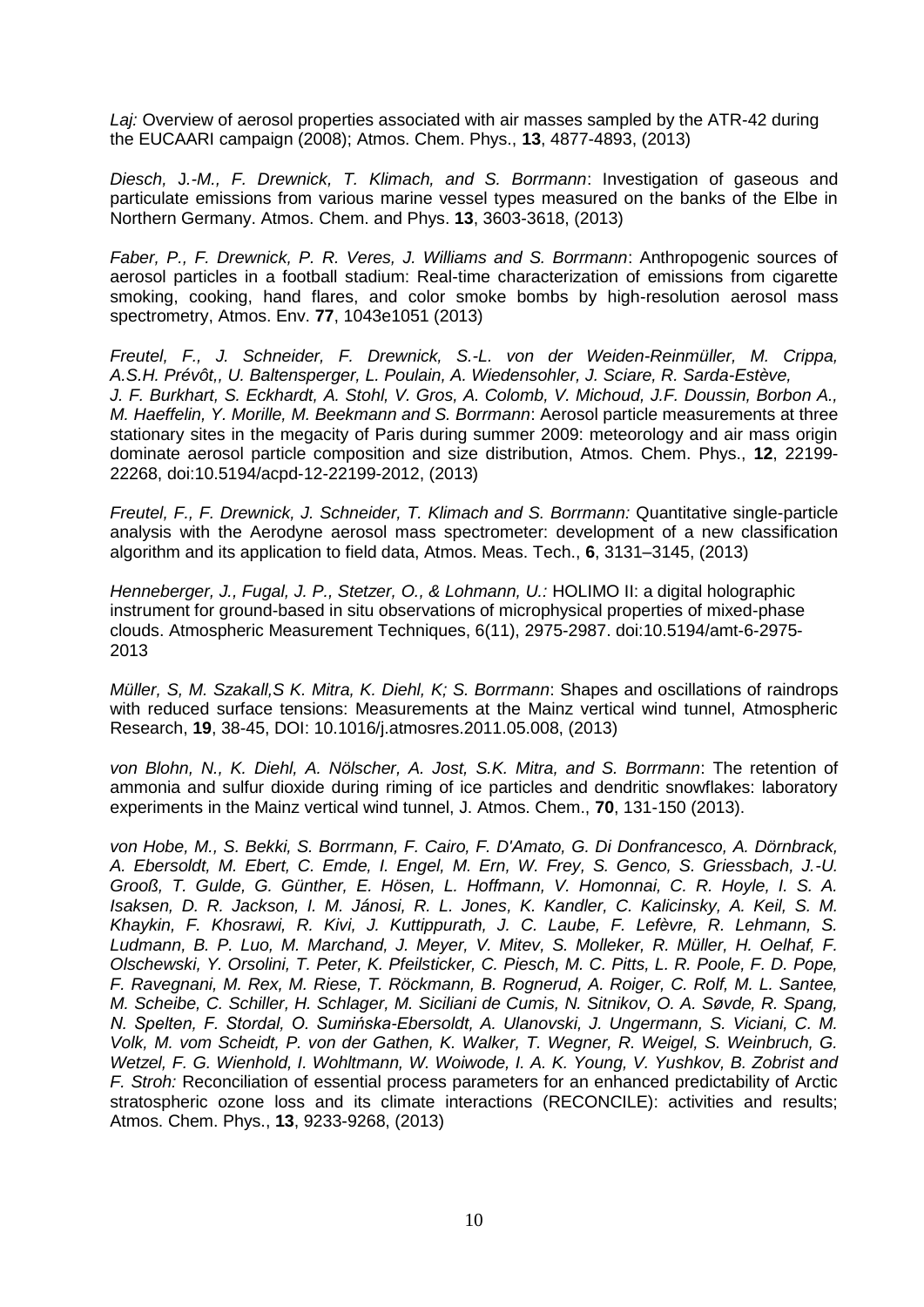# **Publications finally released 2012**

*Baumgardner, D, L. Avallone, A. Bansemer, S. Borrmann, P. Brown, U. Bundke, U, P. Y. Chuang, D. Cziczo, P. Field, M. Gallagher, J.-F. Gayet, A. Heymsfield, A. Korolev,; M. Kramer, G. McFarquhar, S. Mertes, O. Mohler, S. Lance, P. Lawson, M.D. Petters, K. Pratt, G. Roberts, D. Rogers, O. Stetzer, J. Stith, W. Strapp, C. Twohy, M. Wendisch:* In Situ, Airborne Instrumentation Addressing and Solving Measurement Problems in Ice Clouds, Bulletin of the American Meteorological Society, **93**, E529-E534, DOI: 10.1175/BAMS-D-11-00123.1 (2012)

*Diesch J.-M., F. Drewnick, T. Klimach, S. Borrmann*: Investigation of gaseous and particulate emissions from various marine vessel types measured on the banks of the Elbe in Northern Germany, Atmos. Chem. Phys.., **12**, 22269-22307, (2012)

*Diesch J.-M., F. Drewnick, S. R. Zorn, S.-L. von der Weiden-Reinmueller, M. Martinez and S. Borrmann: Variability of aerosol, gaseous pollutants and meteorological characteristics associated with changes in air mass origin at the SW Atlantic coast of Iberia, Atmos. Chem. Phys., 12, 3761–3782, doi:10.5194/acp-12-3761-2012, (2012)* 

*Drewnick F., T. Böttger, S.-L. von der Weiden-Reinmüller, S. R. Zorn, T. Klimach, J. Schneider and S. Borrmann:* Design of a mobile aerosol research laboratory and data processing tools for effective stationary and mobile field measurements, Atmos. Meas. Tech., **5**, 1443–1457, 2012, www.atmos-meas-tech.net/5/1443/2012/, doi:10.5194/amt-5-1443-2012, (2012)

*Faber, P; F. Drewnick, J. Piske, T. Kurz, S. Borrmann:* Effects of atmospheric aerosol on the performance of environmentally sustainable passive air-breathing PEM fuel cells, International Journal of Hydrogen Energy, **37**, 17203-17208, DOI: 10.1016/j.ijhydene.2012.08.132, (2012)

*Flores, J. M., R. Z. Bar-Or, N. Bluvshtein, A. Abo-Riziq, A. Kostinski, S. Borrmann, I. Koren, Y. Rudich*: Absorbing aerosols at high relative humidity: linking hygroscopic growth to optical properties, Atmos. Chem. and Phys. **12**, 5511-5521, DOI: 10.5194/acp-12-5511-2012, (2012)

*Ghaffarpasand O., F. Drewnick, F. Hosseiniebalam, S. Gallavardin, J. Fachinger, S. Hassanzadeh, S. Borrmann*: Penetration efficiency of nanometer-sized aerosol particles in tubes under turbulent flow conditions, J. of Aerosol Sci., **50**, 11-25, (2012) *Harris, E., B. Sinha, S. Foley, J. Crowley, S. Borrmann, and P. Hoppe*: Sulfur isotope fractionation during heterogeneous oxidation of SO2 by mineral dust. Atmos. Chem. Phys. **12**, 4867-4884, (2012)

*Kunkel, D, M.G. Lawrence, H. Tost, A. Kerkweg, P. Jockel, S. Borrmann:* Urban emission hot spots as sources for remote aerosol deposition, Geophys. Res. Lett., 39, DOI: 10.1029/2011GL049634, (2012)

*Sumińska-Ebersoldt, O., R. Lehmann, T. Wegner, J.-U. Grooß, E. Hösen, R. Weigel, C. M. Volk, S. Borrmann, M. Rex, F. Stroh and M. von Hobe*: ClOOCl photolysis at high solar zenith angles: analysis of the RECONCILE self-match flight. Atmos. Chem. and Phys. **11**, 18901-18926, doi: 10.5194/acpd-11-18901-2011 (2012).

## **Publications finally released 2011**

*Adler, G., J. M. Flores, H. E. Levy, A. Abo Rizq, S. Borrmann and Y. Rudich*: Chemical, physical, and optical evolution of biomass burning aerosols over the Eastern Mediterranean. Atmos. Chem. and Phys. **11**, 1491-1503 (2011)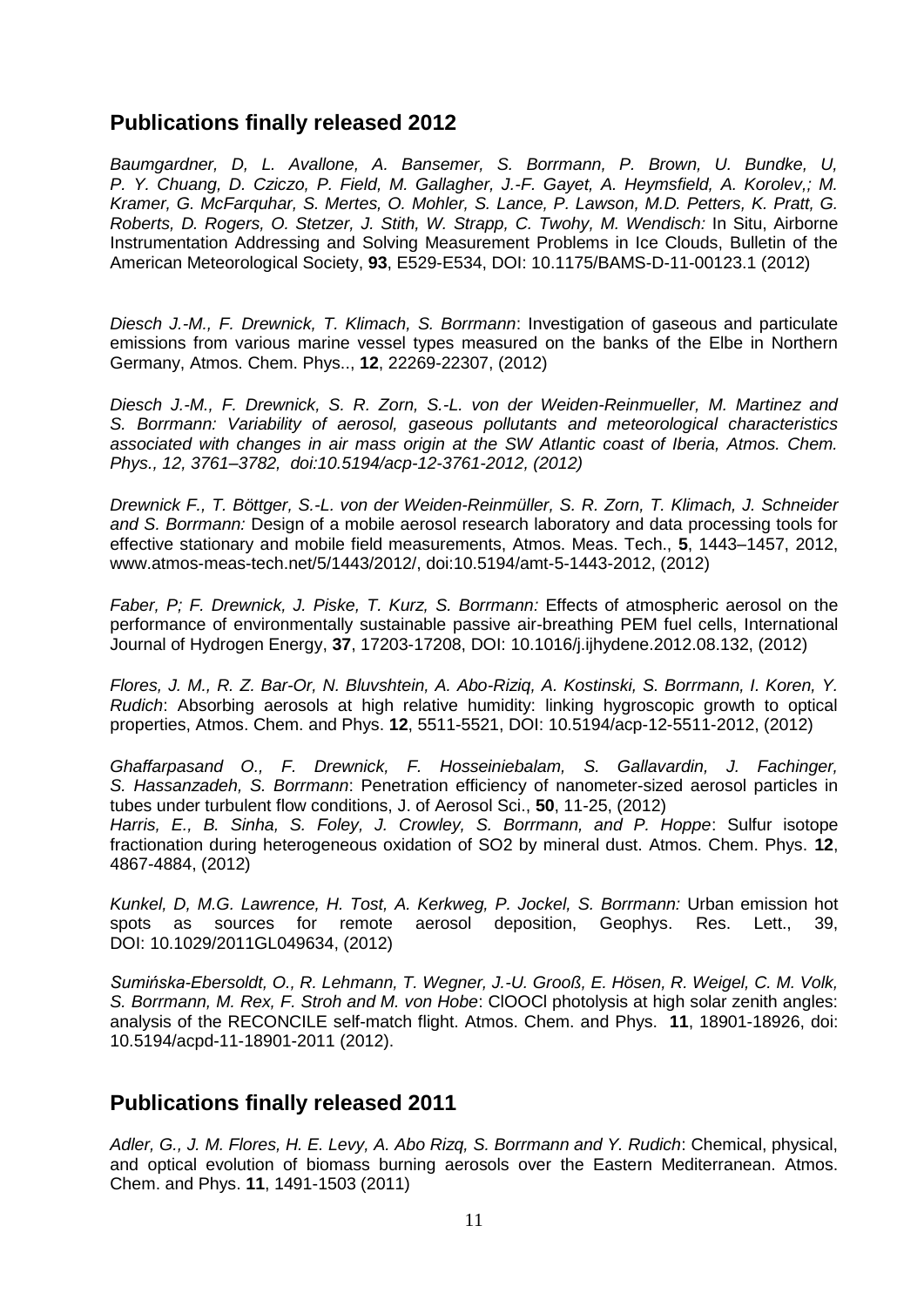*Brands, M., M. Kamphus, T. Böttger, J. Schneider, F. Drewnick, A. Roth, J. Curtius, C. Voigt, A. Borbon, M. Beekmann, A. Bourdon, T. Perrin and S. Borrmann:* Characterization of a Newly Developed Aircraft-Based Laser Ablation Aerosol Mass Spectrometer (ALABAMA) and First Field Deployment in Urban Pollution Plumes over Paris During MEGAPOLI 2009. Aerosol Science and Technology **45**, 46-64, doi: 10.1080/02786826.2010.517813 (2011)

*Cairo, F., G. Di Donfrancesco, M. Snels, F. Fierli, M. Viterbini, W. Frey and S. Borrmann*: A comparison of light backscattering and particle size distribution measurements in tropical cirrus clouds. Atmospheric Measurement Techniques **4**, 557-570 (2011)

*Crowley, J. N., J. Thieser, M. J. Tang, G. Schuster, H. Bozem, Z. H. Beygi, H. Fischer, J.-M. Diesch, F. Drewnick, S. Borrmann, W. Song, N. Yassaa, J. Williams, D. Pöhler, U. Platt and J. Enzmann, F., M.M. Miedaner, M. Kersten, N. v. Blohn, K. Diehl, S. Borrmann, M. Stampanoni, M. Ammann, and T. Huthwelker*: 3D imaging and quantification of graupel porosity by synchrotron-based micro-tomography. Atmos. Meas. Tech., 4, 2225-2234, doi:10.5194/amt-4-1- 2011 (2011).

*Diehl, K., S.K. Mitra, M. Szakáll, N. v. Blohn, S. Borrmann, and H.R. Pruppacher*: The Mainz vertical wind tunnel facility: A review of 25 years of laboratory experiments on cloud physics and chemistry. In: J.D. Pereira (Ed.), Wind tunnels: Aerodynamics, models, and experiments. Nova Science Publishers, Inc., Chapter 2, (2011)

*Frey, W., S. Borrmann, D. Kunkel, R. Weigel, M. de Reus, H. Schlager, A. Roiger, C. Voigt, P. Hoor, J. Curtius, M. Krämer, C. Schiller, C. M. Volk, C. D. Homan, F. Fierli, G. Di Donfrancesco, A. Ulanovsky, F. Ravegnani, N. M. Sitnikov, S. Viciani, F. D'Amato, G. N. Shur, G. V. Belyaev, K. S. Law and F. Cairo*: In situ measurements of tropical cloud properties in the West African Monsoon: upper tropospheric ice clouds, Mesoscale Convective System outflow, and subvisual cirrus. Atmos. Chem. and Phys. **11**, 5569-5590, doi: 10.5194/acp-11-5569-2011 (2011).

*Müller, S., M. Szakall, S. K. Mitra, K. Diehl and S. Borrmann*: Shapes and oscillations of raindrops with reduced surface tensions: Measurements at the Mainz vertical wind tunnel. Atmospheric Research, doi: 10.1016/j.atmosres.2011.05.008 (2011)

*Schneider, J., F. Freutel, S. R. Zorn, Q. Chen, D. K. Farmer, J. L. Jimenez, S. T. Martin, P. Artaxo, A. Wiedensohler and S. Borrmann:* Mass-spectrometric identification of primary biological particle markers: indication for low abundance of primary biological material in the pristine submicron aerosol of Amazonia. Atmos. Chem. and Phys. **11**, 10097-10123, doi:10.5194/acp-11-10097-2011 (2011)

*Spuler, S. M. and J. P. Fugal:* Design of an in-line, digital holographic imaging system for airborne measurement of clouds. Applied Optics **50**, 1-9 (2011)

*Weigel, R., S. Borrmann, J. Kazil, A. Minikin, A. Stohl, D. Kunkel, D., M. de Reus, W. Frey, E. R. Lovejoy, C. M. Volk, S. Viciani, F. D'Amato, F. Cairo, K. S. Law and J. Curtius*: New particle formation in the tropical upper troposphere: In-situ observations of new particle formation in the tropical upper troposphere: the role of clouds and the nucleation mechanism. Atmos. Chem. and Phys. **11**, 9983-10010 (2011)

*von Blohn, N., K. Diehl, S. K. Mitra and S. Borrmann:* Wind tunnel experiments on the retention of trace gases during riming: Nitric acid, hydrochloric acid and hydrogen peroxide. Atmos. Chem. and Phys., **11**, 11569-11579, (2011)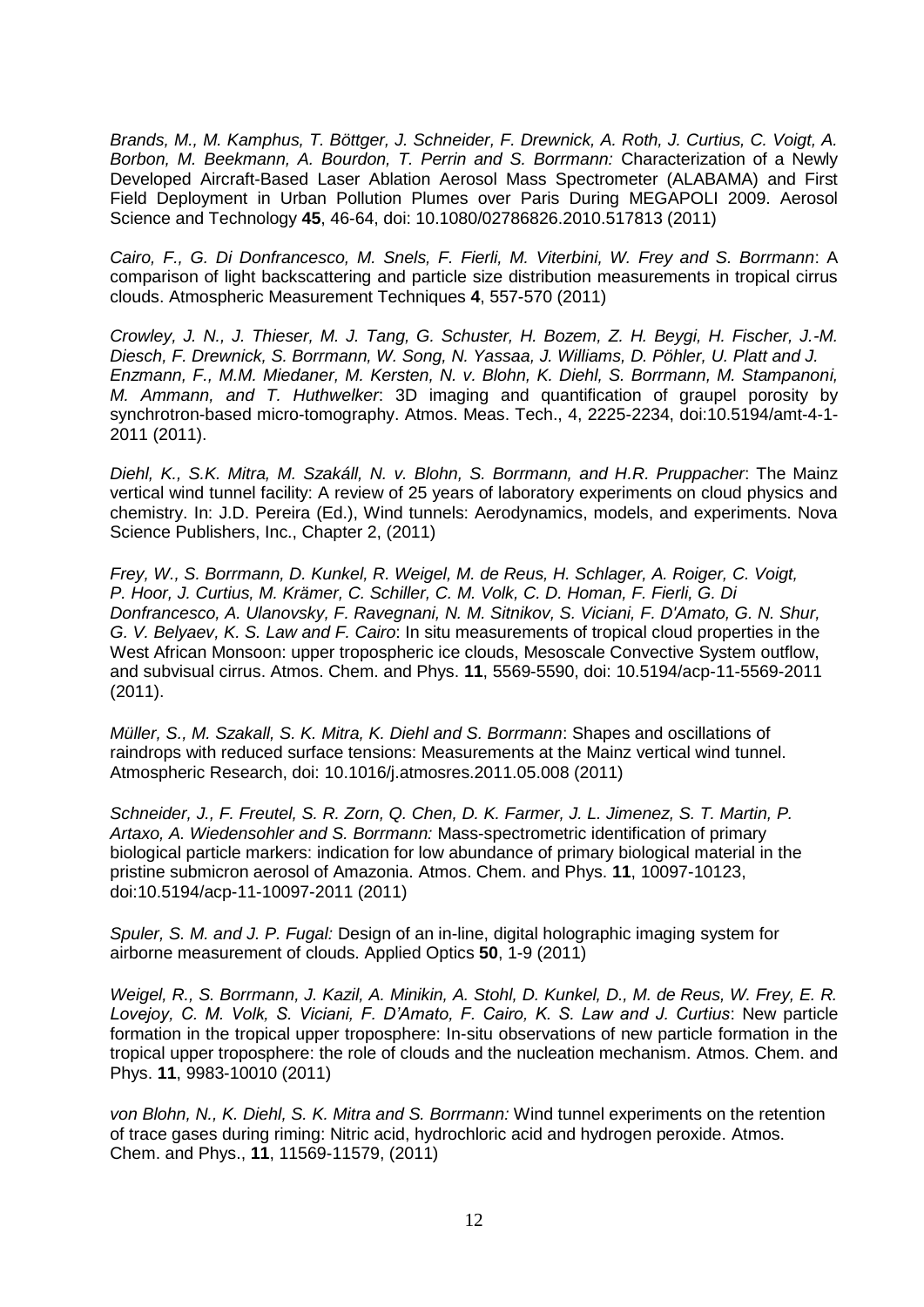*von Hobe, M., J.-U. Grooß, G. Günther, P. Konopka, I. Gensch, M. Krämer, N. Spelten, A. Afchine, C. Schiller, A. Ulanovsky, N. Sitnikov, G. Shur, V. Yushkov, F. Ravegnani, F. Cairo, A. Roiger, C. Voigt, H. Schlager, R. Weigel, W. Frey, S. Borrmann, R. Müller and F. Stroh:*  Evidence for heterogeneous chlorine activation in the tropical UTLS. Atmos. Chem. and Phys. **11**, 241-256, doi: 10.5194/acp-11-241-2011, (2011)

### **Publications finally released 2010**

Enzmann, F., M. M. Miedaner, M. Kersten, N. von Blohn, S. K. Mitra, S. Borrmann, M. Stampanoni, M. Ammann and T. Huthwelker: **Pore structure 3-D imaging by synchrotron micro-tomography of graupel grains. Atmospheric Measurement Techniques …ions 3**, 4761-4789 (2010)

Martin, S.T., M. O. Andreae, D. Althausen, P. Artaxo, H. Baars, S. Borrmann, Q. Chen, D. K. Farmer, A. Guenther, S. S. Gunthe, J. L. Jimenez, T. Karl, K. Longo, A. Manzi, T. Müller, T. Pauliquevis, M. D. Petters, A. J. Prenni, U. Pöschl, L. V. Rizzo, J. Schneider, J. N. Smith, E. Swietlicki, J. Tota, J. Wang, A. Wiedensohler, and S. R. Zorn, **An overview of the Amazonian Aerosol Characterization Experiment** Atmos. Chem. Phys., 10, 11415-11438, 2010.

Diehl, K., and S. Wurzler, 2010: **Air parcel model simulations of a convective cloud: Bacteria acting as immersion ice nuclei.** Atmos. Environ., 44, 4622-4628.

Szakáll, M., S.K. Mitra, K. Diehl, and S. Borrmann, 2010: **Shapes and oscillations of falling raindrops - A review.** Atm. Res., 97, 416-425.

Pöschl, U., S.T. Martin, B. Sinha, Q. Chen, S.S. Gunthe, J.A. Huffman, S. Borrmann, D.K. Farmer, R.M. Garland, G. Helas, J.L. Jimenez, S.M. King, A. Manzi, E. Mikhailov, T. Pauliquevis, M.D. Petters, A.J. Prenni, P. Roldin, D. Rose, J. Schneider, H. Su, S.R. Zorn, P. Artaxo, M. O. Andreae, **Rainforest aerosols as biogenic nuclei of clouds and precipitation in the Amazon,** Science, 2010, 329, 1513-1516.

Voigt, C., U. Schumann, T. Jurkat, D. Schäuble, H. Schlager, A. Petzold, J.-F. Gayet, M. Krämer, J. Schneider, S. Borrmann, J. Schmale, P. Jessberger, T. Hamburger, M. Lichtenstern, M. Scheibe, C. Gourbeyre, J. Meyer, M. Kübbeler, W. Frey, H. Kalesse, T. Butler, M. G. Lawrence, F. Holzäpfel, F. Arnold, M. Wendisch, A. Döpelheuer, K. Gottschaldt, R. Baumann, M. Zöger, I. Sölch, M. Rautenhaus, and A. Dörnbrack, **In-situ observations of young contrails – overview and selected results from the CONCERT campaign**, Atmos. Chem. Phys., 10, 9039-9056, 2010, doi:10.5194/acp-10-9039-2010

J. Schmale, J. Schneider, T. Jurkat, C. Voigt, H. Kalesse, M. Rautenhaus, M. Lichtenstern, H. Schlager, G. Ancellet, F. Arnold, M. Gerding, I. Mattis, M. Wendisch, and S. Borrmann, **Aerosol layers from the 2008 eruptions of Mount Okmok and Mount Kasatochi: In situ upper troposphere and lower stratosphere measurements of sulfate and organics over Europe,** *Journal of Geophysical Research , Vol. 115*, D00L07, doi:10.1029/2009JD013628, 2010

Kamphus, M., Ettner-Mahl, M., Drewnick, F., Keller, L., Cziczo, D. J., Mertes, S., Borrmann, S., Curtius, J., **Chemical composition of ambient aerosol, ice residues and cloud droplet residues in mixed-phase clouds: single particle analysis during the Cloud and Aerosol Characterization Experiment (CLACE 6)**, *Atmos. Chem. Phys.*, accepted August 2010.

Dusek, U, G. P. Frank, J. Curtius, F. Drewnick, J. Schneider, A. Kürten, D. Rose, M. O. Andreae, S. Borrmann, and U. Pöschl: **Enhanced organic mass fraction and**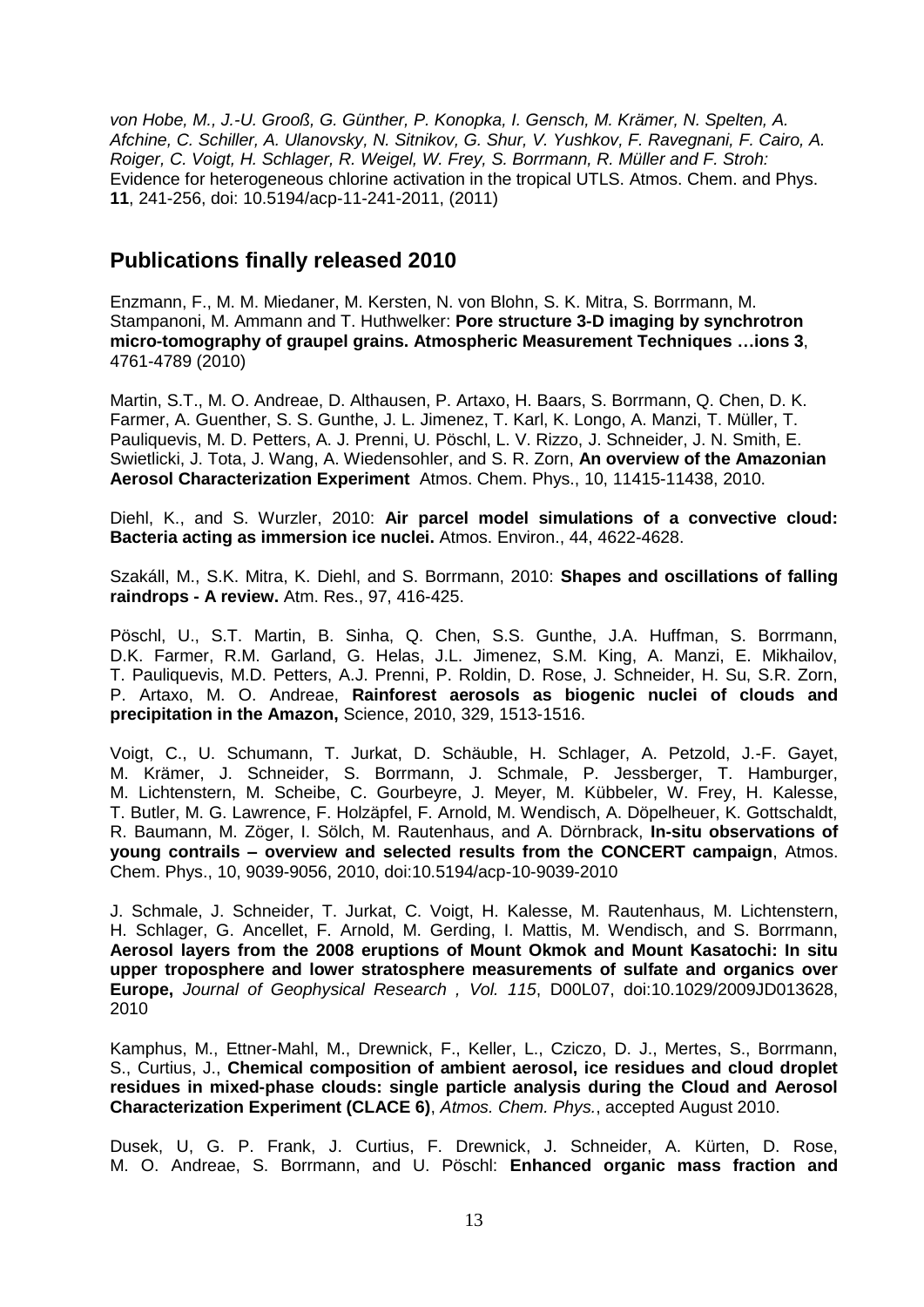**decreased hygroscopicity of cloud condensation nuclei (CCN) during new particle formation events,** *Geophys. Res. Lett.*,**37**, doi:10.1029/2009GL040930, 2010

F. Cairo et al.: **An introduction to the SCOUT-AMMA stratospheric aircraft, balloons and sondes campaign in West Africa, August 2006: rationale and roadmap** *Atmos. Chem. Phys.*,**10**, 2237-2256, 2010

#### **Publications finally released 2009**

Gioda, A., O. L. Mayol-Bracero, F. Morales-García, J. Collett, S. Decesari, L. Emblico, M. C. Facchini, R. J. Morales-De Jesús, S. Mertes, S. Borrmann, S. Walter and J. Schneider: **Chemical composition of cloud water in the Puerto Rican tropical trade wind cumuli** *Water Air Soil Pollut.*, doi: 10.1007/s11270-008-9888-4, 2009

D. Schäuble, C. Voigt, B. Kärcher, P. Stock, H. Schlager, M. Krämer, C. Schiller, R. Bauer, N. Spelten, M. de Reus, M. Szakáll, S. Borrmann, U. Weers and Th. Peter: **Airborne measurements of the nitric acid partitioning in persistent contrail,s** *Atmos. Chem. Phys.9,* 8189-8197, 2009

S.-L. von der Weiden, F. Drewnick and S. Borrmann: **Particle Loss Calculator - a new software tool for the assessment of the performance of aerosol inlet systems** *Atmos. Meas. Tech.*,**2**, 479-494, 2009

Chen, Q., D.K. Farmer, J. Schneider, S.R. Zorn, C.L. Heald, T.G. Karl, A. Guenther, J.D. Allan, N. Robinson, H. Coe, J.R. Kimmel, T. Pauliquevis, S. Borrmann, U. Pöschl, M.O. Andreae, P. Artaxo, J.L. Jimenetz and S.T. Martin: **Mass Spectral Characterization of Submicron Biogenic Organic Particles in the Amazon Basin**, *Geophys. Res. Lett. 36, L20806*, doi: 10.1029/2009GL039880, 2009

Flores, J. M., M. Trainic, S. Borrmann and Y. Rudich: **Effective broadband refractive index retrieval by a white light optical particle counter,** *Phys. Chem. Chem. Phys.*,**11**, 7943-7950, 2009

Raupach, S. M. F.: **Note: Observation of interference patterns in reconstructed digital holograms of atmospheric ice crystals,** *J. Appl. Opt. Technol., accepted for publication*, 2009

von Blohn, N., K. Diehl, S. K. Mitra and S. Borrmann: **Riming of graupel: wind tunnel investigations of collection kernels and growths regimes,** *J. Atmos. Sci.*, **66**, 2359-2366, 2009

Diehl, K., M. Ettner-Mahl, A. Hannemann and S. K. Mitra: **Homogeneous freezing of single sulfuric and nitric acid solution drops levitated in an acoustic trap,** *Atmospheric Research*, **94**, 356-361, 2009

Thurai, M., M. Szakáll, V. N. Bringi, K. V. Beard, S. K. Mitra and S. Borrmann: **Drop shapes and axis ratio distributions: Comparison between 2-D video disdrometer and wind-tunnel measurements,** *J. Tech. A*, **26**(7), 1447-1452, 2009

F. Drewnick, S. S. Hings, M. R. Alfarra, A. S. H. Prevot and S. Borrmann: **Aerosol quantification with the Aerodyne Aerosol Mass Spectrometer: detection limits and ionizer background effects,** *Atmos. Meas. Tech*, **2**, 33-46, 2009

Szakáll, M., K. Diehl, S. K. Mitra and S. Borrmann: **A wind tunnel study on the shape, oscillation and internal circulation of large raindrops with sizes between 2.5 and 7.5 mm,**  *J. Atmos. Sci.* **66** (3), 755-765, 2009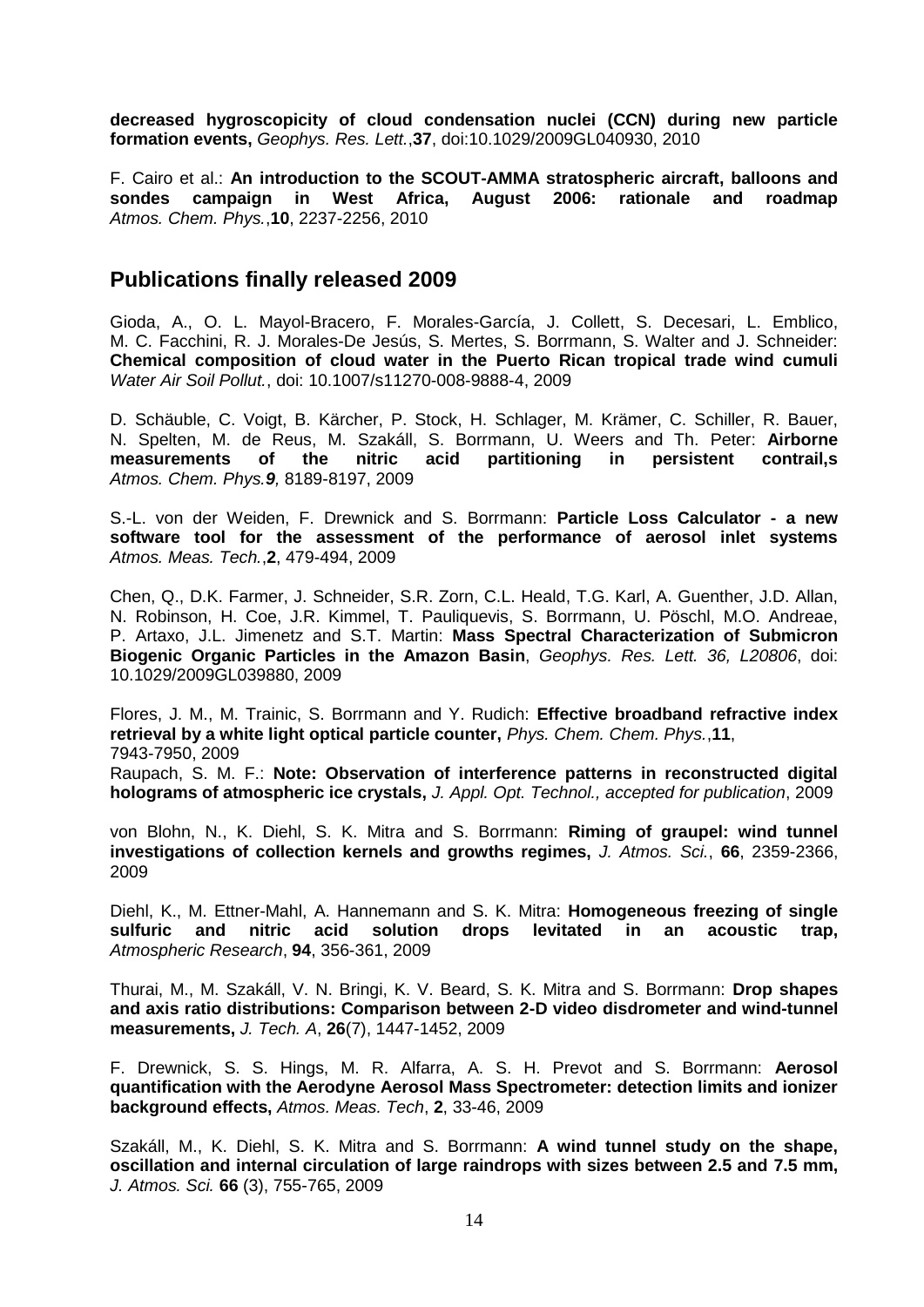Raupach, S. M. F.: **Stereoscopic 3D visualization of particle fields reconstructed from digital inline holograms,** *Optik* in press, 2009

Raupach, S. M. F.: **Cascaded adaptive-mask algorithm for twin-image removal and its application to digital holograms of ice crystals,** *Appl. Optics* **48** (2), 287-301, 2009

Frey, W., H. Eichler, M. de Reus, R. Maser, M. Wendisch and S. Borrmann: **A new airborne tandem platform for collocated measurements of microphysical cloud and radiation properties,** *Atmos. Meas. Tech.*, **2**, 147-158, 2009

#### **Publications finally released 2008**

Diehl, K., G. Huber, S. K. Mitra and M. Wendisch: **Laboratory studies of scattering properties of polluted cloud droplets: Implications for FSSP measurements** *J. Atmos. Ocean. Technol.*, **25**, 1894-1898, 2008

Kamphus, M., M. Ettner-Mahl, M. Brands, J. Curtius, F. Drewnick and S. Borrmann: **Comparison of two aerodynamic lenses as an inlet for a single particle laser ablation mass spectrometer,** *Aerosol Sci. Technol.*, **42**, 970-980, 2008

C. Voigt, H. Schlager, A. Roiger, A. Stenke, M. de Reaus, S. Borrmann, E. Jensen, C. Schiller, P. Konopka and N. Sitnikov: **Detection of reactive nitrogen containing particles in the tropopause region - evidence for a tropical nitric acis trihydrate (NAT) belt** *Atmos. Chem. Phys.*, **8**, 7421-7430, 2008

A. M. L. Ekman, R. Krejci, A. Engström, J. Ström, M. de Reus, J. Williams and M. O. Andreae: **Do organics contribute to small particle formation in the amazonian upper troposphere?** *Geophys. Res. Letters*, **35**(46), L17810, doi: 10.1029/2008GL034970, 2008

Zorn, S. R., F. Drewnick, M. Schott, T. Hoffmann, S. Borrmann: **Characterization of the South Atlantic marine boundary layer aerosol using an Aerodyne Aerosol Mass Spectrometer,**  *Atmos. Chem. Phys.* **8**, 4711-4728, 2008

Sipilä, M., K. Lehtipalo, M. Kulmala, T. Ptaja, H. Junninen, P. P. Aalto, H. E. Manninen, E.-M. Kyrö, E. Asmi, I. Riipinen, J. Curtius, A. Kürten, S. Borrmann and C. D. O'Dowd: **Applicability of condensation particle counters to measure atmospheric clusters** *Atmos. Chem. Phys.*, **8**, 4049-4060, 2008

Corti, T., B. P. Luo, M. de Reus, D. Brunner, F. Cairo, M. J. Mahoney, G. Martucci, R. Matthey, V. Mitev, F. H. dos Santos, C. Schiller, G. Schur, N. M. Sitnikov, N. Spelten, H. J. Vössing, S. Borrmann and T. Peter: **Unprecedented evidence for deep convection hydrating the tropical stratosphere,** *Geophys. Res. Letters*, **35**, L10810, doi: 10.1029/2008GL033641, 2008

Schneider, J., U. Kirchner, S. Borrmann, R. Vogt, V. Scheer: **In situ measurements of particle number concentration, chemically resolved size distributions and black carbon content of traffic-related emissions on German motorways, rural roads and in city traffic,** *Atm. Env.*, **42**, 4257-4268, 2008

Hock, N., J. Schneider, S. Borrmann, A. Römpp, G. Moortgat, T. Franze, C. Schauer, U. Pöschl, C. Plass-Dülmer and H. Berresheim: **Rural continental aerosol properties and processes observed during the Hohenpeissenberg Aerosol Characterization Experiment (HAZE2002),** *Atmos. Chem. Phys.*, **8**, 603–623, 2008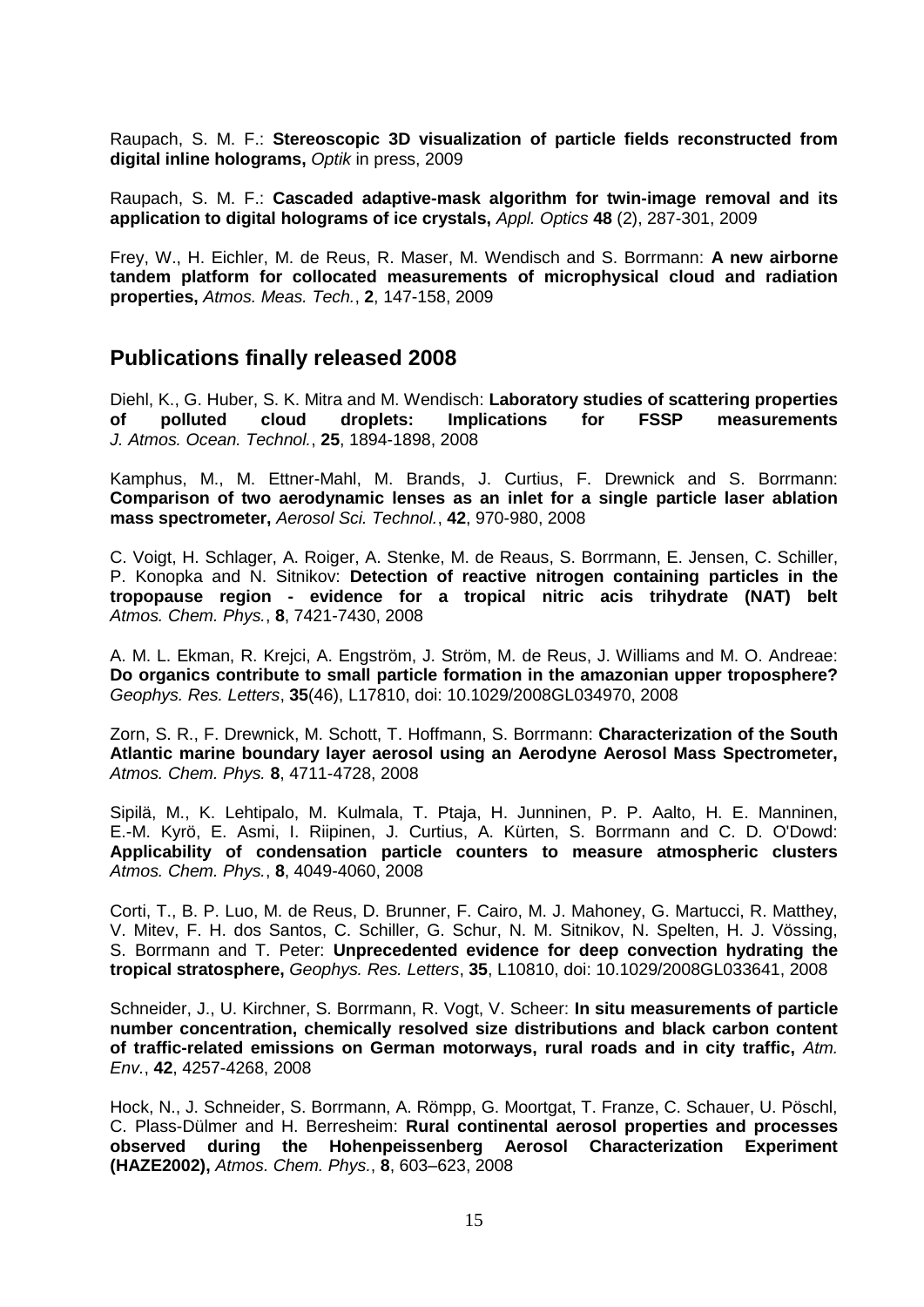J. D. Allan, D. Baumgardner, G. B. Raga, O. L. Mayol-Bracero, F. Morales-Garcia, F. Garcia-Garcia, G. Montero-Martinez, S. Borrmann, J. Schneider, S. Mertes, S. Walter, M. Gysel, U. Dusek, G. P. Frank, M. Kraemer: **Clouds and Aerosols in Puerto Rico – a new evaluation,** *Atmos. Chem. Phys*., **8** (5), 1293-1309, 2008

Borrmann, S.: Die Klimaforschung als experimentelle Wissenschaft: "Ein Werkstatt**bericht" in Wegner (Hrsgb),** *Naturwissenschaftlich fundierte Ökologie: Wissen, Verantwortung, Aufgaben, GÖRRES Gesellschaft "Grenzfragen*", Verlag Karl Alber, 41-78, 2008

#### **Publications finally released 2007**

Zhang, Q., J. L. Jimenez, M. R. Canagaratna, J. D. Allan, H. Coe, I. Ulbrich, M. R. Alfarra, A. Takami, A. M. Middlebrook, Y. L. Sun, K. Dzepina, E. Dunlea, K. Docherty, P. F. DeCarlo, D. Salcedo, T. Onasch, J. T. Jayne, T. Miyoshi, A. Shimono, S. Hatakeyama, N. Takegawa, Y. Kondo, J. Schneider, F. Drewnick, S. Borrmann, S. Weimer, K. Demerjian, P. Williams, K. Bower, R. Bahreini, L. Cottrell, R. J. Griffin, J. Rautiainen, J. Y. Sun, Y. M. Zhang, and D. R. Worksnop: **Ubiquity and dominance of oxygenated species in organic aerosols in anthropogenically-influenced Northern Hemisphere midlatitudes,** *Geophysical Research Letters,* **34**, No. 13, L13801, doi: 10.1029/2007GL029979, 2007

Targino, A. C., K. J. Noone, F. Drewnick, J. Schneider, R. Krejci, G. Olivares, S. Hings and S. Borrmann: **Microphysical and chemical characteristics of cloud droplet residuals and interstitial particles in continental stratocumulus clouds,** *Atmospheric Research*, **86**, 225-240, 2007

Hings, S. S., S. Walter, J. Schneider, S. Borrmann**,** and F. Drewnick: **Comparison of a Quadrupole and a Time-of-Flight Aerosol Mass Spectrometer during the Feldberg Aerosol Characterization Experiment 2004,** *Aerosol Science and Technology,* **41**, 679-691, 2007

Drewnick, F., J. Schneider, S. S. Hings, N. Hock, K. Noone, A. Targino, S. Weimer and S. Borrmann: **Measurement of ambient, interstitial, and residual aerosol particles on a mountain-top site in Central Sweden using an aerosol mass spectrometer and a CVI,** *J. Atmos. Chem.,* **56**, 1-20, 2007

Chaboureau, J.-P., J.-P. Cammas, J. Duron, P.J. Macart, N.M. Sitnikov and H.J. Vössing: **A numerical study of tropical cross-tropopause transport by convective overshoots** *Atmos. Chem. Phys.,* **7,** 1731-1740, 2007

Voigt, C. B. Kärcher, H. Schlager, C. Schiller, M. Krämer, M. de Reus, H. Vössing, S. Borrmann and V. Mitev: I**n-situ observations and modelling of small nitric acid-containing crystals,**  *Atmos. Chem. Phys.,* **7**, 3373-3383, 2007

Otto, S., M. de Reus, T. Trautmann, A. Thomas, M. Wendisch and S. Borrmann: **Atmospheric radiative effects of an in-situ measured Saharan dust plume and the role of large particles,** *Atmos. Chem. Phys.,* **7**, 4887-4903, 2007

N. Riemer, A.S. Wexler, K. Diehl: **Droplet Growth by Gravitational Coagulation Enhanced by Turbulence - Comparison of Theory and Measurements,** *J. Geophys. Res.*, **112**, D07204, doi:10.1029/2006JD007702, 2007

O. Vohl, S.K. Mitra, S. Wurzler, K. Diehl, H.R. Pruppacher: **Collision efficiencies empirically determined from laboratory investigations of collisional growth of small raindrops in a laminar flow field,** *Atmospheric Research*, **85**, 120–125, 2007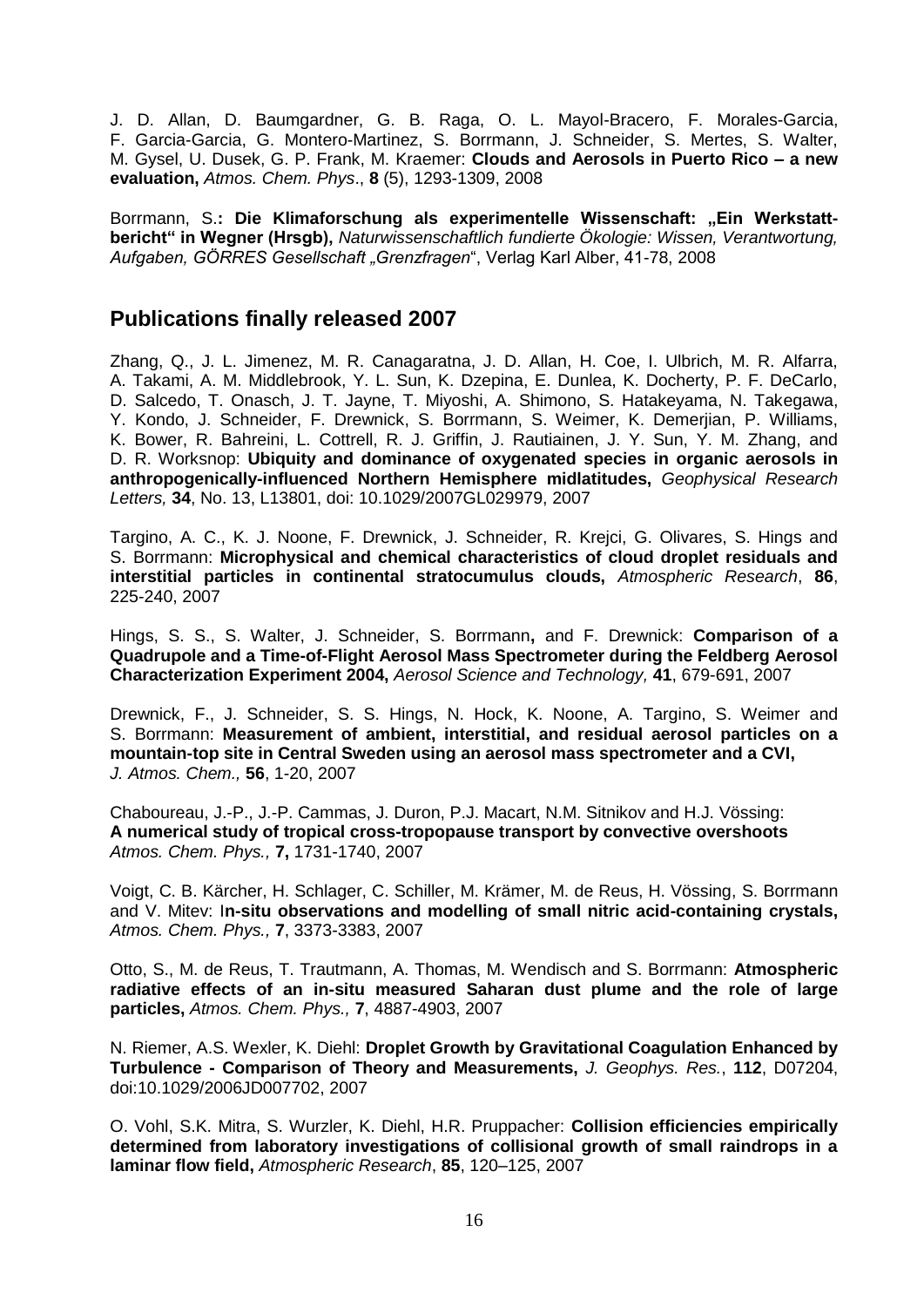Ines Hoog, Subir K. Mitra, Karoline Diehl, Stephan Borrmann: **Laboratory studies about the interaction of ammonia with ice crystals at temperatures between 0 and −20°C,** *J. Atmos. Chem.*, **57**, 73–84, 2007

K. Diehl, M. Simmel, S. Wurzler: **Effects of drop freezing on microphysics of an ascending cloud parcel under biomass burning conditions,** *Atmospheric Environment*, **41**, 303–314, 2007

Elke Fries, Elena Starokozheva, Werner Haunold, Wolfgang Jaeschke, Subir K. Mitra, Stephan Borrmann, Martin U. Schmidt: **Laboratory studies on the uptake of aromatic hydrocarbons by ice crystals during vapor depositional crystal growth,** *Atmospheric Environment*, **41**, 6156–6166, 2007

Kürten, A., J. Curtius, F. Helleis, E. R. Lovejoy, and S. Borrmann: **Development and Characterization of an Ion Trap Mass Spectrometer for the On-line Analysis of Atmospheric Aerosol Particles,** *International Journal of Mass Spectrometry*, **265**, 30-39, 2007

### **Publications finally released 2006**

Curtius, J.: **Nucleation of atmospheric aerosol particles,** *C. R. Physique*, **7**, 1027-1045, 2006

F. Drewnick, S. Hings, J. Curtius, G. Eerdekens, J. Williams: **Measurement of fine particulate and gas-phase species during the New Year's fireworks 2005 in Mainz, Germany,**  *Atmospheric Environment*, **40**, 4316–4327, 2006

Schneider, J., S. Hings, N. Hock, S. Weimer, S. Borrmann, M. Fiebig, A. Petzold, R. Busen, and B. Kärcher: **Aircraft-based operation of an aerosol mass spectrometer: Measurements of tropospheric aerosol composition,** *Journal of Aerosol Science*, **37**, 839-857, 2006

Schneider, J., S. Weimer, F. Drewnick, S. Borrmann, G. Helas, P. Gwaze, O. Schmid, M. O. Andreae and U. Kirchner: **Mass spectrometric analysis and aerodynamic properties of various types of combustion-related aerosol particles,** *International Journal of Mass Spectrometry*, **258**, 37-49, 2006

Raupach, S.M.F, H.J. Vössing, J. Curtius and S. Borrmann: **Digital crossed-beam holography for in situ imaging of atmospheric ice particles,** *J. Opt. A.:Pure Appl. Opt.,* **8**, 796-806, 2006

Elke Fries, Werner Haunold, Wolfgang Jaeschke, Ines Hoog, Subir K. Mitra, Stephan Borrmann: **Uptake of gaseous aromatic hydrocarbons by non-growing ice crystals,** *Atmospheric Environment*, **40**, 5476–5485, 2006

U. Lohmann, K. Diehl: **Sensitivity Studies of the Importance of Dust Ice Nuclei for the Indirect Aerosol Effect on Stratiform Mixed-Phase Clouds,** *J. Atmos. Sci.*, **63**, 968-982, 2006

K. Diehl, M. Simmel, S. Wurzler: **Numerical simulations on the impact of aerosol properties and freezing modes on the glaciation, microphysics, and dynamics of convective clouds,**  *J. Geophys. Res.*, **111**, D07202, doi:10.1029/2005JD005884, 2006

Dusek, U., G. P. Frank, L. Hildebrandt, J. Curtius, J. Schneider, S. Walter, D. Chand, F. Drewnick, S. Hings, D. Jung, S. Borrmann and M. O. Andreae: **Size matters more than chemistry for cloud nucleating ability of aerosol particles,** *Science*, **312**, 1375-1378, 2006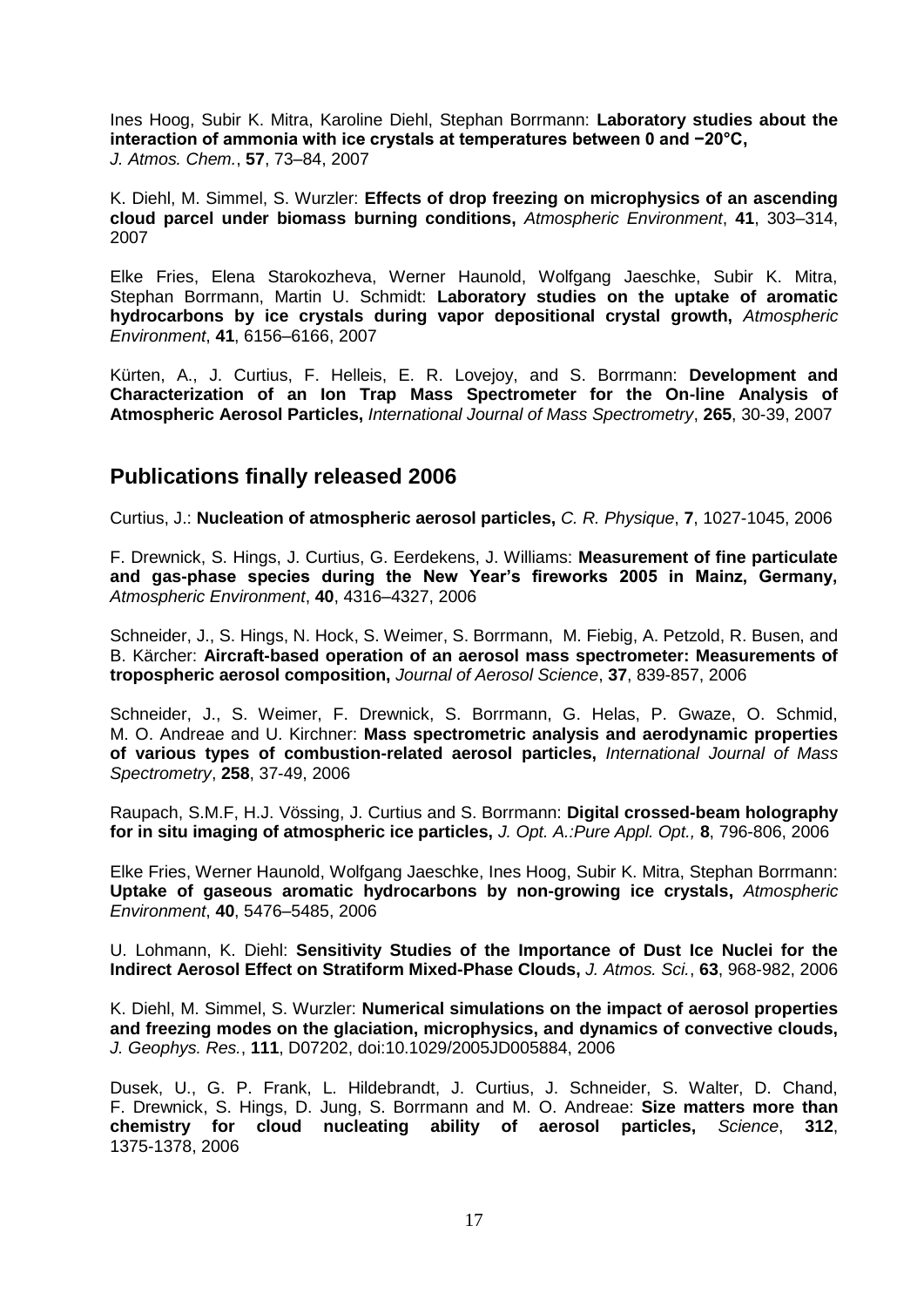#### **Publications finally released 2005**

Drewnick, F., S. S. Hings, P. DeCarlo, J. T. Jayne, M. Gonin, K. Fuhrer, S. Weimer, J. L. Jimenez, K. L. Demerjian, S. Borrmann, and D. R. Worsnop: **A New Time-of-Flight Aerosol Mass Spectrometer (TOF-AMS) – Instrument description and first field deployment,** *Aerosol Science and Technology*, **39**, 637-658, 2005

Posselt, R., S. Wurzler, and K. Diehl: **Numerical sensitivity studies of axis ratio changes of colliding ice crystals**. Atm. Res., 73, 225-242, 2005

Simmel, M., K. Diehl, and S. Wurzler: **Numerical simulation of the microphysics of an orographic cloud: Comparison with measurements and sensitivity studies**. Atmos. Environ., 39, 4365-4373, 2005

Schneider, J., B. N. Hock, S. Weimer, S. Borrmann, U. Kirchner, R. Vogt, and V. Scheer: **Nucleation particles in diesel exhaust: Composition inferred from in-situ mass spectrometric analysis,** *Environ. Sci. Technol.*, **39**, 6153-6161, 2005

Scheer, V., U. Kirchner, R. Casati, R. Vogt, S. Philippin, A. Wiedensohler, N. Hock, J. Schneider, S. Weimer, and S. Borrmann: **Composition of semi-volatile particles from diesel exhaust,** *SAE Paper*, SAE World Congress, Detroit, Michigan, 2005-01-0197, 2005

Nadine von Blohn, Subir K. Mitra, Karoline Diehl, Stephan Borrmann: **The ice nucleating ability of pollen. Part III: New laboratory studies in immersion and contact freezing modes including more pollen types**, *atmospheric Research*, 78, 182–189, 2005

Curtius, J., R. Weigel, H.J. Vössing, H. Wernli, A. Werner, C.-M. Volk, P. Konopka, M. Krebsbach, C. Schiller, A. Roiger, H. Schlager, V. Dreiling, and S. Borrmann: **Observations of meteoric material and implications for aerosol nucleation in the winter Arctic lower stratosphere derived from in situ particle measurements,** *Atmos. Chem. Phys.,* **5**, 3053- 3069, 2005

de Reus, M., H. Fischer, R. Sander, V. Gros, R. Kormann, G. Salisbury, R. van Dingenen, J. Williams, M. Zöllner and J. Lelieveld: **Observations and model calculations of trace gas scavenging in a dense Saharan dust plume during MINATROC,** *Atmos. Chem. Phys.,* **5***,*  1787-1803, 2005

Voigt, C., H. Schlager, B.P. Luo, A.D. Dornbrack, A. Roiger, P. Stock, J. Curtius, H.J. Vössing, S. Borrmann, S. Davies, P. Konopka, C. Schiller, G. Shur and T. Peter: **Nitric Acid Trihydrate (NAT) formation at low NAT supersaturation in Polar Stratospheric Clouds (PSCs),** *Atm. Chem. Phys.,* **5**, 1371-1380, 2005

Borrmann, S.: **High altitude atmospheric observation,** *In: McGraw-Hill 2005 Yearbook of Science & Technology.* McGraw-Hill, New York, pp. 137-139, 2005

Kürten, A., J. Curtius, B. Nillius, S. Borrmann: **Charcterization of an Automated, Water-based Expansion Condensation Nucleus Counter for Ultrafine Particles** *Aerosol Science and Technology,* **39**, 1174-1183, doi: 10.1080/02786820500431355, 2005

#### **Publications finally released 2004**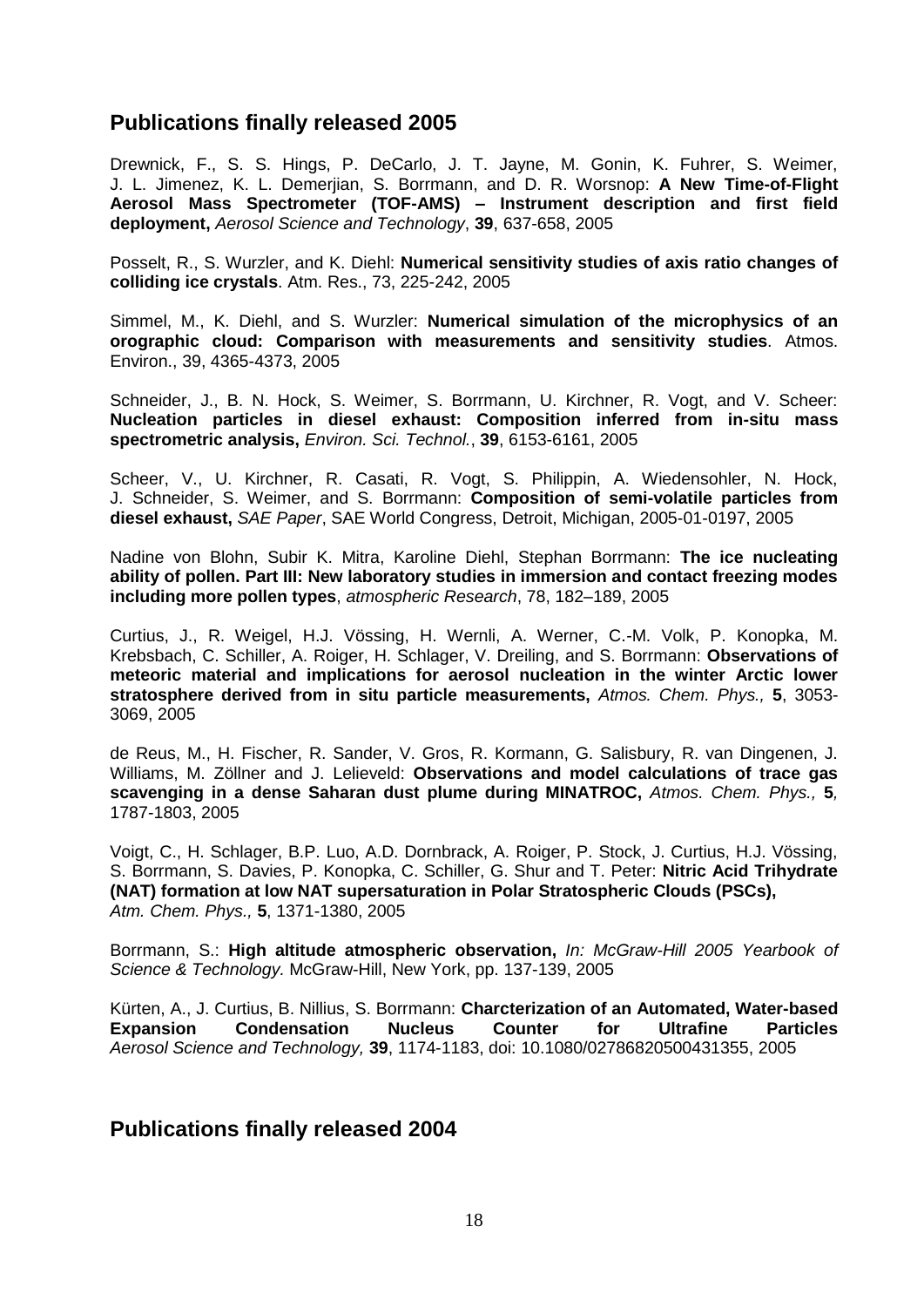Henning, S., S. Bojinski, K. Diehl, S. Ghan, S. Nyeki, E. Weingartner, S. Wurzler, and U. Baltensberger: **Aerosol partitioning in natural mixed clouds.** Geophys. Res. Lett., 31, L06101, doi:10.1029/2003GL019025, 2004

Stratmann, F., A. Kiselev, S. Wurzler, M. Wendisch, J. Heintzenberg, K. Diehl, H. Wex, and S. Schmidt: **Laboratory studies and numerical simulations of cloud droplet formation under ealistic super-saturation conditions.** J. Atmos. Ocean. Technol., 21, 876-887, 2004

Schneider, J., S. Borrmann, A. G. Wollny, M. Bläsner, N. Mihalopoulos, K. Oikonomou, J. Sciare, A. Teller, Z. Levin, D. R. Worsnop: **Online mass spectrometric aerosol measurements during the MINOS campaign (Crete, August 2001)** *Atmos. Chem. Phys.*, **4**, 65-80, 2004

M. Ettner, S. K. Mitra, and S. Borrmann: **Heterogeneous freezing of single sulfuric acid solution droplets: laboratory experiments utilizing an acoustic levitator,** *Atmos. Chem. Phys.*, **4**, 1925–1932, 2004

K. Diehl, S. Wurzler: **Heterogeneous Drop Freezing in the Immersion Mode: Model Calculations Considering Soluble and Insoluble Particles in the Drops** *J. Atmos. Sci.*, **61**, 2063-2072, 2004

Stefanutti, L., A. R. MacKenzie, V. Santacesaria, A. Adriani, Stefano Balestri, S. Borrmann, V. Khattatov, P. Mazzinghi, V. Mitev, V. Rudakov, C. Schiller, G. Toci, C. M. Volk, V. Yushkov, H. Flentje, C. Kiemle, G. Redaelli, K. S. Carslaw, K. Noone, Th. Peter: **The APE-THESEO tropical campaign: an overview,** *J. Atmos. Chem.*, **48**, 1-33, 2004

#### **Publications finally released 2003**

A. Heusel-Waltrop, K. Diehl, S. K. Mitra, H. R. Pruppacher: **A Laboratory and Theoretical Study on the Uptake of SO2 Gas by Large and Small Water Drops Containing Heavy Metal Ions,** *Journal of Atmospheric Chemistry,* **44**, 211–223, 2003

Luo, B., Peter, T., Fueglistaler, S., Wernli, H., Wirth, M., Kiemle, C., Flentje, H., Yushkov, V. A., Khattatov, V., Rudakov, V., Thomas, A., Borrmann, S., Toci, G., Mazzinghi, P., Beuermann, J., Schiller, C., Cairo, F., Di Donfrancesco, G., Adriani, A., Volk, C. M., Strom, J., Noone, K., Mitev, V., MacKenzie, R. A, Carslaw, K. S., Trautmann, T., Santacesaria, V., Stefanutti, L.,: **Dehydration potential of ultrathin clouds at the tropical tropopause** *Geophys. Res. Lett.*, **30** (11): Art. No. 1557, 2003

Peter, T, Luo, B., Wirth, M., Kiemle, C., Flentje, H., Yushkov, V. A., Khattatov, V., Rudakov, V., Thomas, A., Borrmann, S., Toci, G., Mazzinghi, P., Beuermann, J., Schiller, C., Cairo, F., Di Donfrancesco, G., Adriani, A., Volk, C. M., Strom, J., Noone, K., Mitev, V., MacKenzie, R. A., Carslaw, K. S., Trautmann, T., Santacesaria V., Stefanutti, L.: **Ultrathin Tropical Tropopause Clouds (UTTCs): I. Cloud morphology and occurrence,** *Atmos. Chem. Phys.*, **3***,* 1083-1091, 2003

Luo, B., Peter, T., Wernli, H., Fueglistaler, S., Wirth, M., Kiemle, C., Flentje, H., Yushkov, V. A., Khattatov, V., Rudakov, V., Thomas, A., Borrmann, S., Toci, G., Mazzinghi, P., Beuermann, J., Schiller, C., Cairo, F., Di Don-Francesco, G., Adriani, A., Volk, C. M., Strom., J., Noone, K., Mitev, V., MacKenzie, R. A., Carslaw, K. S., Trautmann, T., Santacesaria, V., Stefanutti, L.: **Ultrathin Tropical Tropopause Clouds (UTTCs): II. Stabilization mechanisms** *Atmos. Chem. Phys.,* **3***,* 1093-1100, 2003

#### **Publications finally released 2002**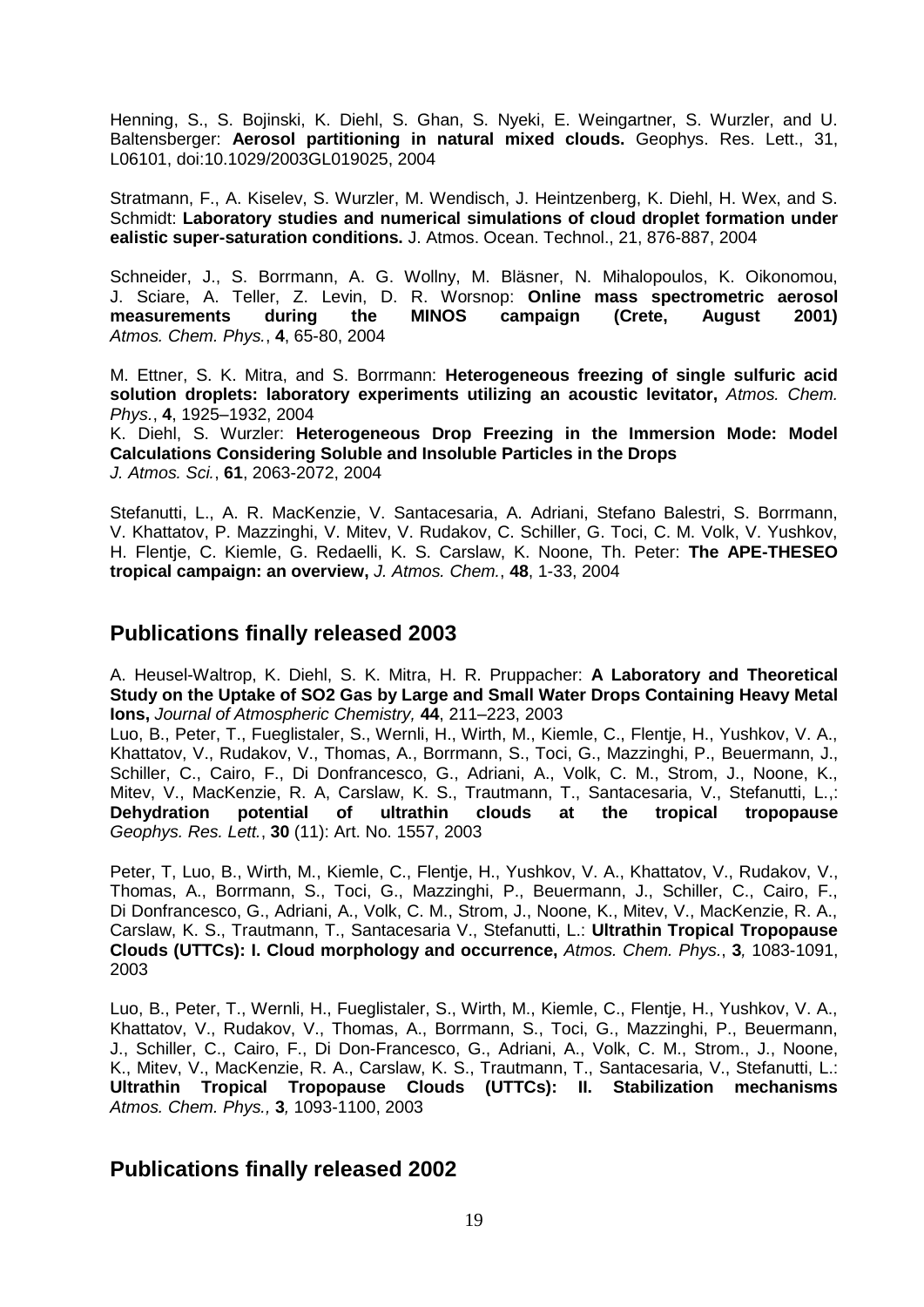K. Diehl, S. Matthias-Maser, R. Jaenicke, S.K. Mitra: **The ice nucleating ability of pollen. Part II. Laboratory studies in immersion and contact freezing modes,,** *Atmospheric Research*, **61**, 125–133, 2002

Lelieveld, J., H. Berresheim, S. Borrmann, P.J. Crutzen, F.J. Dentener, H. Fischer, J. Feichter, P.J. Flatau, J. Heland, R. Holzinger, R. Kormann, M.B. Lawrence, Z. Levin, K. Markowicz, N. Mihalopoulos, A. Minikin, V. Ramanthan, M. de Reus, G.J. Roelofs, H.A. Scheeren, J. Sciare, H. Schlager, M. Schulz, P. Siegmund, B. Steil, E.G. Stephanou, P. Stier, M. Traub, C. Warneke, J. Williams and H. Ziereis: **Global air pollution crossroads over the Mediterranean** *Science*, **298**, 794-799, 2002

Thomas, A., S. Borrmann, Ch. Kiemle, F. Cairo, M. Volk, J. Beuermann, B. Lepuchov, V. Santacesaria, R. Matthey, V. Rudakov, V. Yushkov, A. R. MacKenzie, L. Stefanutti: **In-situ measurements of background aerosol and subvisible cirrus in the tropical tropopause region,** *J. Geophys. Res.*, **107**, 2001JD001385, 2002

### **Publications finally released 2001**

O. Vohl, , S. K. Mitra, K. Diehl, G. Huber, S. C. Wurzler, K.-L. Kratz, H. R. Pruppacher: **A Wind Tunnel Study of Turbulence Effects on the Scavenging of Aerosol Particles by Water Drops,** *J. Atmos. Sci.*, **58**, 3064-3072, 2001

K. Diehl, C. Quick, S. Matthias-Maser, S.K. Mitra, R. Jaenicke: **The ice nucleating ability of pollen. Part I: Laboratory studies in deposition and condensation freezing modes,** *Atmospheric Research*, **58**, 75–87, 2001

#### **Publications finally released 2000**

de Reus, M., F. Dentener, J. Ström, A. Thomas, S. Borrmann**,** and J. Lelieveld: **Observations of Saharan dust aerosol over the Atlantic Ocean; Implications for ozone destruction by heterogeneous reactions on dust aerosol,** *J. Geophys. Res.*, **105**, 15263 - 15275, 2000

K. Diehl, O. Vohl, S.K. Mitra, H.R. Pruppacher: **A laboratory and theoretical study on the uptake of sulfur dioxide gas by small water drops containing hydrogen peroxide under laminar and turbulent conditions,** *Atmospheric Environment*, **34**, 2865-2871, 2000

Borrmann, S., B. Luo, M. Mishchenko: **The application of the T-matrix method to the measurement of aspherical particles with forward scattering optical particle counters** *J. Aerosol Sci.*, **31**, 789 - 799, 2000

Borrmann, S., A. Thomas, V. Rudakov, V. Yushkov, B. Lepuchov, T. Deshler, N. Vinnichenko, V. Khattatov, L. Stefanutti: **Stratospheric aerosol measurements in the Arctic winter of 1996/97 with the M-55 Geophysika high-altitude research aircraft,** *Tellus*, **52B**, 1088 - 1103, 2000

Schröder, F., B. Kärcher, C. Duroure, J. Ström, A. Petzold, J. F. Gayet, B. Strauss, P. Wendling, S. Borrmann: **On the transition of contrails into cirrus clouds,** *J. Atmos. Sci.,* **57**, 464 - 480, 2000

Stefanutti, L., S. Borrmann: **Airborne instrumentation for aerosol measurements** *Encyclopedia of Analytical Chemistry*, 1882-1914, R. A. Meyers (Ed.), John Wiley and Sons, Chichester, 2000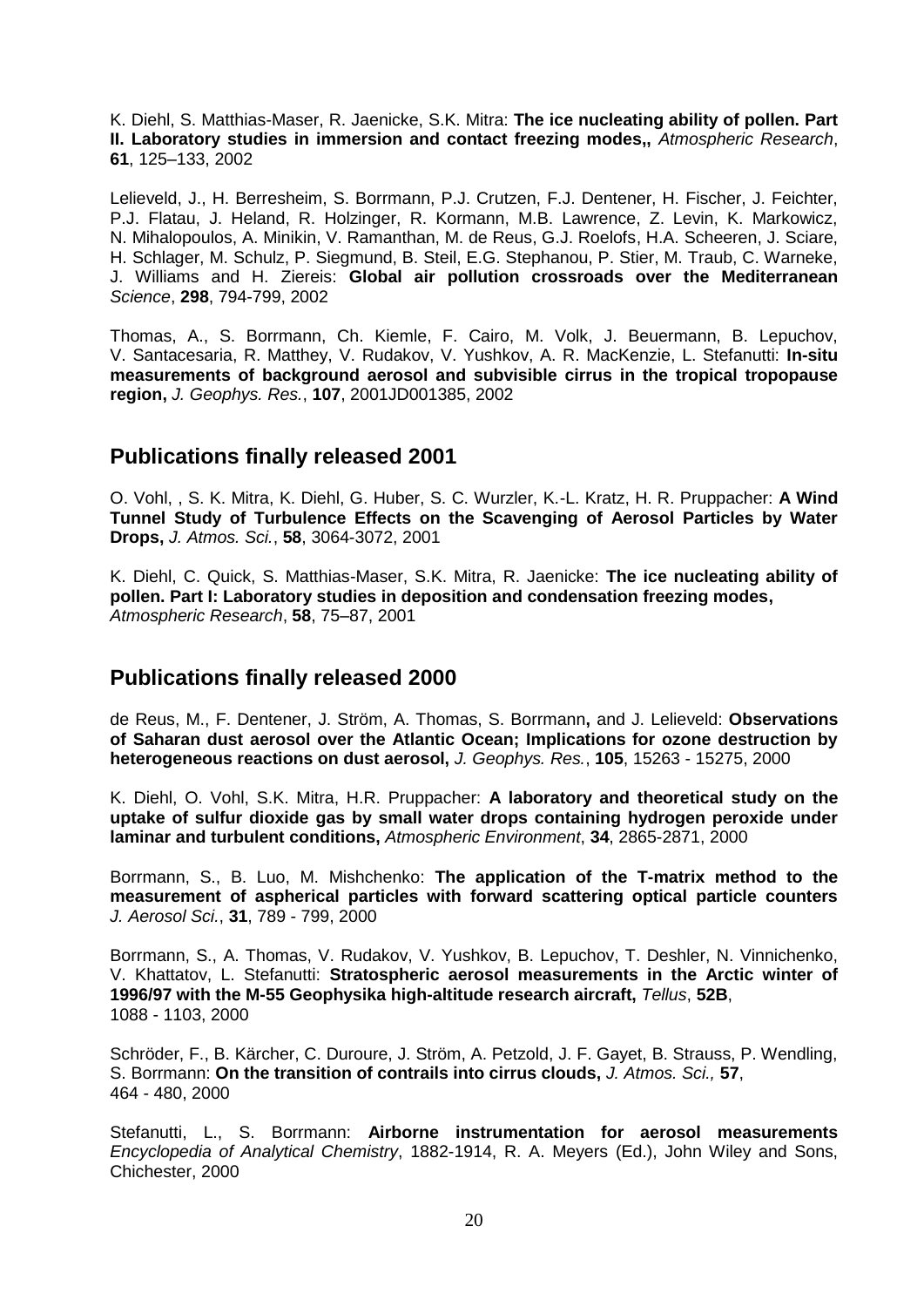### **Publications finally released 1998**

K. Diehl*,* S. K. Mitra: **A Laboratory Study of the Effects of a Kerosene-Burner Exhaust On Ice Nucleation And The Evaporation Rate of Ice Crystals,** *Atmospheric Environment,* **32** (18), 3145-3151, 1998

K. Diehl, S.K. Mitra, H.R. Pruppacher: **A laboratory study on the uptake of HCl, HNO , 3 and SO gas by ice crystals and the effect of these 2 gases on the evaporation rate of the crystals,** *Atmospheric Research*, **47–48**, 235–244, 1998

Uhlig, E., S. Borrmann, R. Jaenicke: **Holographic in-situ measurements of the spatial droplet distribution in stratiform clouds,** *Tellus*, **50B**, 377-387, 1998

Vössing, H., S. Borrmann, E. M. Uhlig, R. Jaenicke: **In-line holography of cloud volumes applied to the measurement of raindrops and snowflakes,** *Atmospheric Research*, **49**, 199-212, 1998

### **Publications finally released 1997**

Borrmann, S., S. Solomon, L. Avallone, J. E. Dye: **On the occurrence of ClO in cirrus clouds and volcanic aerosol in the tropopause region,** *Geophys. Res. Lett.*, **24**, 2011-2014, 1997

Borrmann, S., S. Solomon, J. E. Dye, D. Baumgardner, K. K. Kelly, K. R. Chan: **Heterogeneous reactions on stratospheric background aerosols, volcanic sulfuric acid droplets, and type I PSCs: The effects of temperature fluctuations and differences in particle phase** *J. Geophys. Res.*, **102**, 3639-3648, 1997

Petzold, A., R. Busen, F. P. Schröder, R. Baumann, M. J. Kuhn, D. Hagen, P. Whitefield, D. Baumgardner, F. Arnold, S. Borrmann**,** R. Schumann: **Near field measurements on contrail properties from fuels with different sulfur content,** *J. Geophys. Res.*, **102,** 29,867-29,880, 1997

Solomon, S., S. Borrmann, R. R. Garcia, R. Portmann, L. Thomason, L. R. Poole, D. Winkler, M. P. McCormick: **Heterogeneous chlorine chemistry in the tropopause region** *J. Geophys. Res.*, **102**, 21,411-21,429, 1997

#### **Publications finally released 1996**

A. U. Hannemann, S. K. Mitra, H. R. Pruppacher: **On the Scavenging of Gaseous Nitrogen Compounds by Large and Small Rain Drops: II. Wind Tunnel and Theoretical Studies of the Simultaneous Uptake of NH3,802 and CO2 by Water Drops,** *Journal of Atmospheric Chemistry,* **24**, 271-284, 1996

Borrmann, S., S. Solomon, J. E. Dye, B. Luo: **The potential of cirrus clouds for heterogeneous chlorine activation,** *Geophys. Res. Lett.*, **23**, 2133-2136, 1996

## **Publications finally released 1995**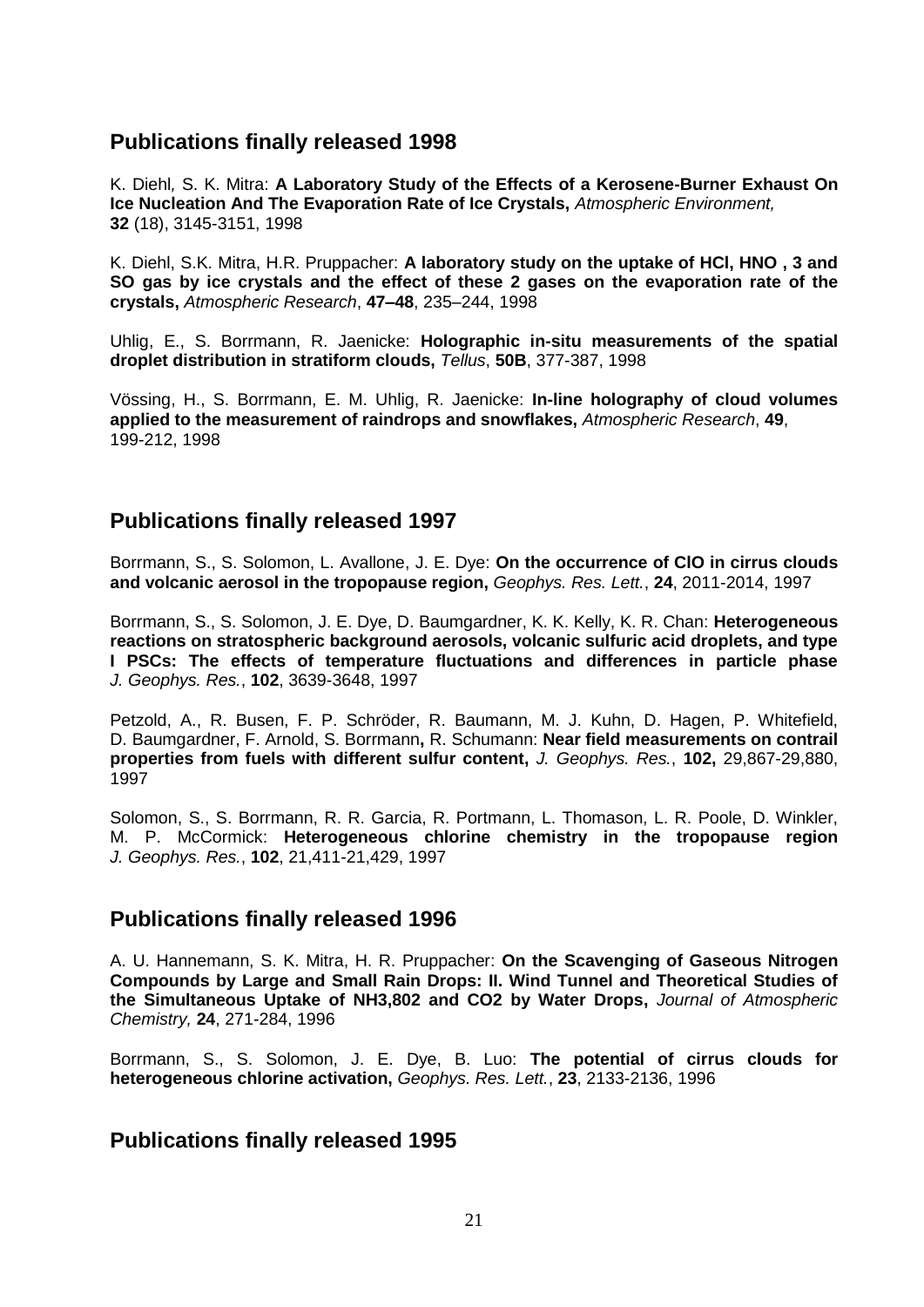U. Hannemann, S. K. Mitra, H. R. Pruppacher: **On the Scavenging of Gaseous Nitrogen Compounds by Large and Small Rain Drops I. A Wind Tunnel and Theoretical Study of the Uptake and Desorption of NH3 in the Presence of CO2,** *Journal of Atmospheric Chemistry,* **21**, 293-307, 1995

K. Diehl, S. K. Mitra, H. R. Pruppacher: **A Laboratory Study of the Uptake of HNO3 and HCl Vapor by Snow Crystals and Ice Spheres at Temperatures between 0 And -40°C** *Atmospheric Environment,* **29** (9), 975--981, 1995

Borrmann, S., J. E. Dye, D. Baumgardner, M. Proffitt, J. Margitan, J. C. Wilson, H. H. Jonsson, C. A. Brock, M. Loewenstein, J. R. Podolske and G. V. Ferry: **Aerosols as dynamical tracers in the lower stratosphere: The aerosol vs. ozone correlations after the Mount Pinatubo Eruption,** *J. Geophys. Res.*, **100**, 11,147-11,156, 1995

Jonsson, H. H., J. C. Wilson, C. A. Brock, R. K. Knollenberg, R. Newton, J. E. Dye, D. Baumgardner, S. Borrmann, G. W. Ferry, R. Pueschel, D. C. Woods and M. C. Pitts: **Performance of the Focused Cavity Aerosol Spectrometer for measurements in the stratosphere of particle size in the 0.06-2 mircometer diameter range**  *J. Atmos. and Oceanic Technol.*, **12**, 115-129, 1995

### **Publications finally released 1994**

Uhlig, E.M., R. Jaenicke, S. Borrmann: **Application of Single and Double Pulsed Fraunhofer In-Line Holography in Cloud Physics,** *J. Aerosol Sci.,* **25**, S521-S522, 1994

Borrmann, S., R. Jaenicke, R. Maser, B.G. Arends: **Instrument Intercomparison Study on Cloud Droplet Size Distribution. Measurements: Holography vs. Laser Optical Particle Counter,** *J. Atmos. Chem.,* **19**, 253-258 1994

Wobrock, W., D. Schell, R. Maser, W. Jaeschke, H.-W. Georgii, W. Wieprecht, B. G. Arends, J. J. Möls, G. Kos, P. A., F. Fuzzi, M. C. Faccini, G. Orsi, A. Berner, I. Solly, C. Kruisz, I. B. Svenningsson, A. Wiedensohler, H. C. Hannsson, J. A. Ogren, K. J. Noone, A. Hallberg, S. Pahl, T. Schneider, P. Winkler, W. Winiwarter, R. N. Colvile, T. W. Chouarlton, A. I. Flossmann, S. Borrmann: **The Kleiner Feldberg Cloud Experiment 1990 - An overview,** *J. Atmos. Chem.*, **19**, 3-35, 1994

#### **Publications finally released 1993**

S. K. Mitra, A. U. Hannemann: **On the Scavenging of SO 2 by Large and Small Rain Drops: V. A Wind Tunnel and Theoretical Study of the Desorption of SO2 from Water Drops Containing S(1V),** *J. Atm. Chem.,* **16**, 201-218, 1993

Borrmann, S., R. Jaenicke, R. Maser, B.G. Arends: **Droplet Size Distributions and Liquid Water Contents in Stratus Clouds: Instrument Intercomparison between Holography, FSSP-100 Optical Particle Counter and Particulate Volume Monitor PVM-100** *J. Aerosol Sci.,* **24**, 577-578,1993

Borrmann, S. J.E. Dye, D. Baumgardner, D.W. Fahey, E.L. Woodbridge, J.C. Wilson, H.H. Jonsson, C. A. Brock, S. R. Kawa, D.W. Toohey, L. Avallone, M.H. Proffitt: **In-situ aerosol Measurements and evaluation on heterogeneous chemistry in the lower stratosphere,** *J. Aerosol Sci.,* **24**, *577-578, 1993*